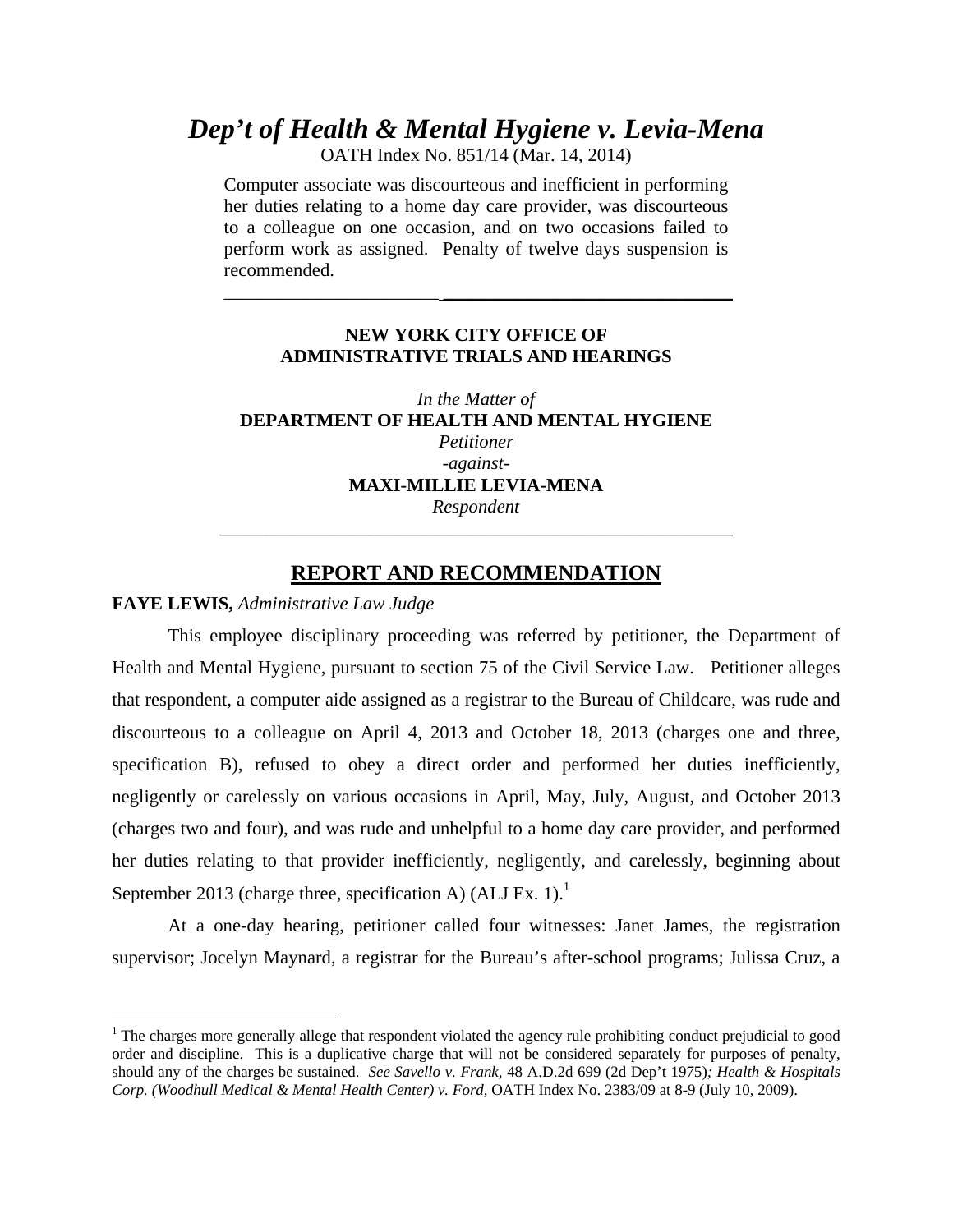home day care provider; and Holly Strawser, the manager of the Bureau of Childcare in Manhattan. Respondent testified in her own defense.

For the reasons set forth below, I find that the charges are sustained in part and dismissed in part. For the proven misconduct, I recommend that respondent be suspended for twelve days.

### **ANALYSIS**

 Respondent is a computer aide whose office title is registrar. She has worked for the Bureau of Child Care for about seven years, and is one of five registrars who process and review applications and supporting documentation submitted by home day care providers and schoolage providers (James: Tr. 12-13, 16: Levia-Menia: Tr. 132). The documentation includes: medical information; a form to be filed with the Statewide Central Register ("SCR"), which checks for indicated reports of child abuse or maltreatment; fingerprints; references; and a criminal history statement. The registrars process the applications and submit them to Ms. James, their supervisor, for final review and approval. Registrars also meet with the providers to discuss any issues; sometimes this is by appointment and sometimes providers appear without an appointment to discuss issues or problems (James: Tr. 42, 89). Respondent testified that an appointment with a provider could last an entire morning or could be as brief as 45 minutes. On some days respondent sees as many as three or four providers for appointments; many times their paperwork is not completed, for example, when they must return to a doctor to have a medical form completed (Levia-Mena: Tr. 133-34). State regulations mandate that a new application for licensing must be acted upon within 90 days and that a renewal application must be acted upon before the expiration date. However, the majority of applications take over 90 days to be completed (James: Tr. 15-17, 42).

An analysis of the specific charges follows.

### **April 4, 2013** – **discourtesy to a co-worker (charge one)**

This charge alleges that on April 4, 2013, when a receptionist went to respondent's office to tell her that a provider was sitting outside waiting to see her, respondent rudely said that she was on lunch and did not want to be bothered, proceeded to "get in [the receptionist's] face," reached for the door, and in an aggressive manner, touched her arm, causing her to back up out of the door, and closed the door in her face.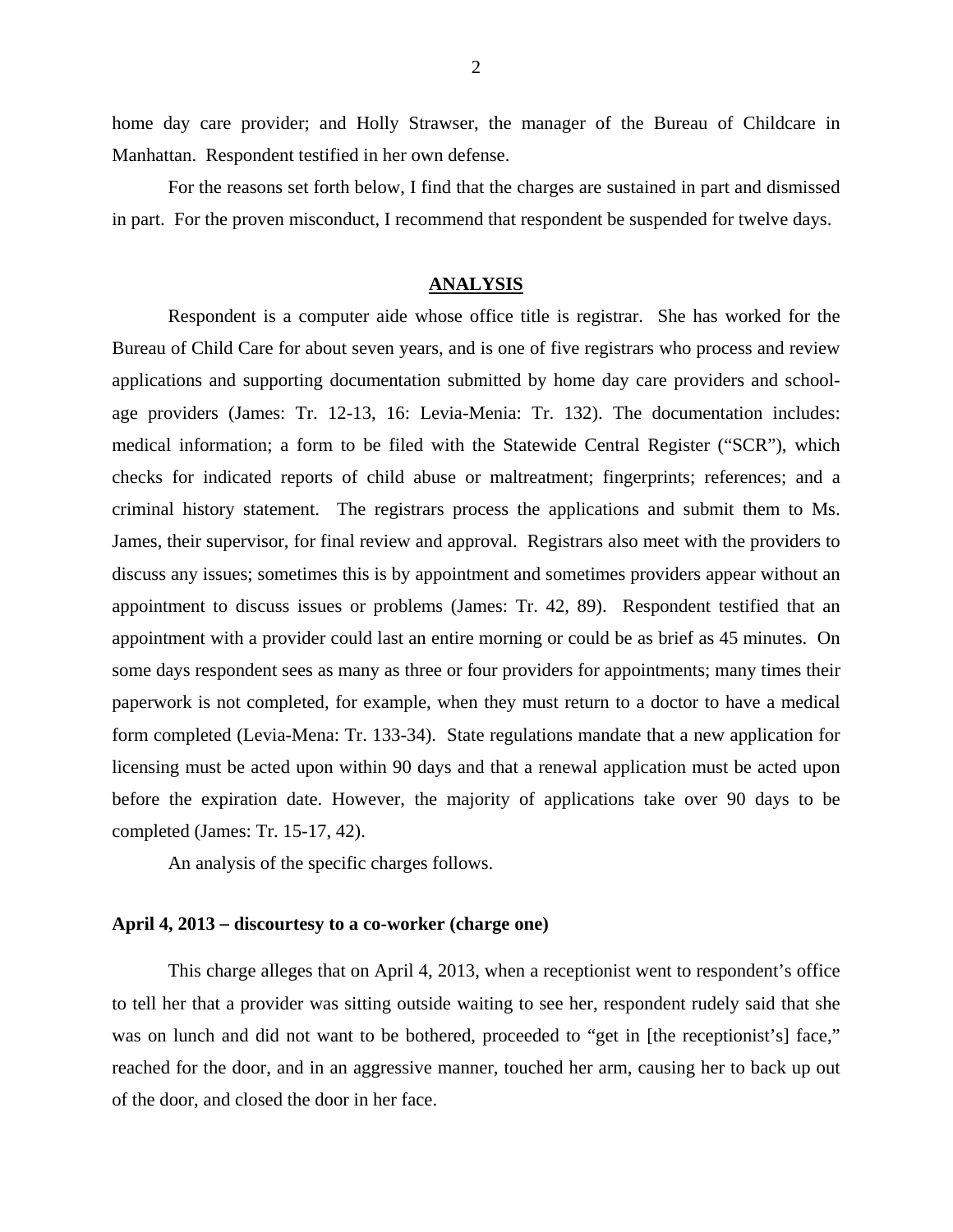The receptionist who made this allegation is Ms. Acevedo, who is no longer employed by the Department (Tr. 127). However, Ms. Acevedo wrote a memorandum on April 11, memorializing the incident (Pet. Ex. 7). She wrote that when she was going to lunch, she saw a provider waiting for respondent. She approached respondent to inform her, but respondent "rudely" stated that she was "on lunch" and did not want to be bothered, "proceeded to get in my face very angrily," and "reached for the door aggressively, touching my arm making me back up out the door" (Pet. Ex. 7).

Ms. Strawser testified that Ms. Acevedo told her about the incident. According to Ms. Strawser, Ms. Acevedo said that as she was going to lunch on April 4, 2013, she saw a client in the lobby, waiting to see respondent. Ms. Acevedo went to the location where respondent was having lunch, knocked on the door, and said that a client was waiting to see respondent when she was available. Respondent replied that she was on lunch and "pushed" Ms. Acevedo out of the doorway, slamming the door in her face (Tr. 118, 126). Ms. Strawser clarified that Ms. Acevedo said that respondent pushed her arm (Tr. 126-27). Ms. Acevedo told Ms. Strawser that respondent did not intend to hurt her; she just wanted to remove her from the room (Tr. 126-27).

Respondent testified that on April 4, 2013, she was covering the telephones between 12:30 p.m. and 1:30 p.m., while Ms. Acevedo went to lunch (Tr. 135). The person who is covering the telephones is responsible for seeing walk-in clients (Tr. 136). When asked what happened between 12:30 p.m. and 1:30 p.m. on April 4, respondent said, "Nothing happened" (Tr. 136). When shown Ms. Acevedo's written memorandum, respondent said that she was "shocked," because "this never happened." She said that there was no door in the office, everyone has open cubicles, and they eat in an open area (Tr. 137, 159. 160). The one exception is Ms. Strawser's office (Tr. 159). Respondent said that she never touched Ms. Acevedo or slammed a door in her face (Tr. 190).

 This charge rests entirely upon the hearsay statements of Ms. Acevedo, as memorialized in her memorandum and as related by Ms. Strawser. Hearsay is admissible in administrative proceedings and may form the basis for an administrative determination. *See Gray v. Adduci*, 73 N.Y.2d 741, 742 (1988); *People ex rel. Vega v. Smith*, 66 N.Y.2d 130 (1985); *Ayala v. Ward,*  170 A.D.2d 235 (1st Dep't 1991); *see also 300 Gramatan Ave. Associates v. State Division of Human Rights*, 45 N.Y.2d 176, 179-80 n.\* (1978) (abolishing legal residuum rule). The hearsay, however, must be sufficiently reliable and carefully evaluated before it is relied upon. *See*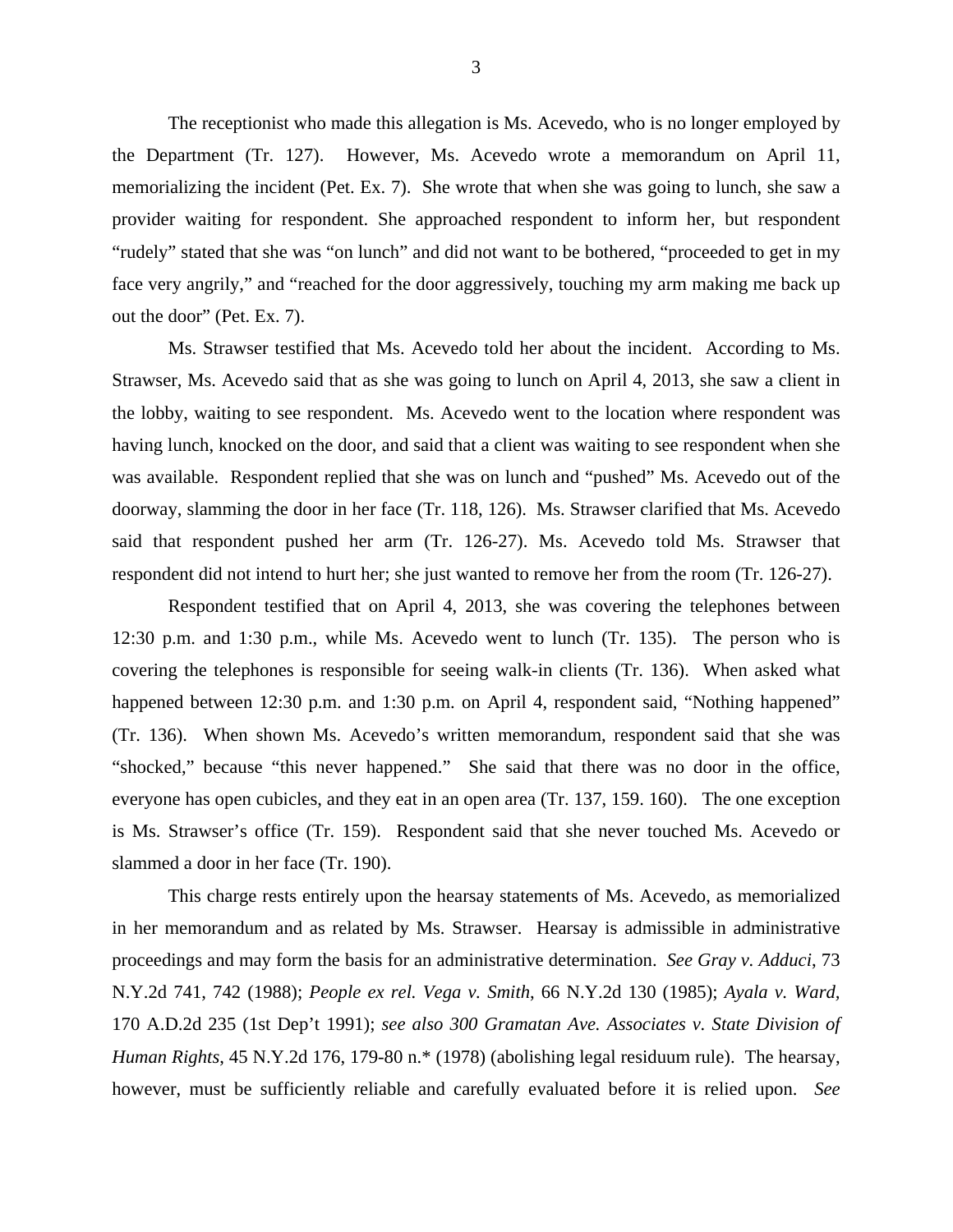*Health & Hospitals Corp. (Kings Co. Hospital Ctr.) v. Hutchison*, OATH Index No. 1937/12 at 5-6 (Sept. 28, 2012); *Transit Authority v. Wong,* OATH Index No. 1866/08 at 18-19 (Aug. 28, 2008); *Dep't of Environmental Protection v. Barnwell*, OATH Index No. 177/07 at 7-8 (Sept. 18, 2006); *Human Resources Admin. v. Muniz,* OATH Index No. 445/88 at 2-3 (Nov. 17, 1988); *Dep't of Transportation v. Brown*, OATH Index No. 432/85 at 6-7 (Jan. 15, 1986). Factors to be considered in assessing the reliability and probative value of hearsay include the identity of the hearsay declarant, the availability of the declarant to testify, declarant's personal knowledge of the facts, the independence or bias of the declarant, the detail and range of the hearsay, the degree to which it is corroborated, the centrality of the hearsay evidence to the agency's case, and the magnitude of the administrative burden should the hearsay be excluded. *Barnwell,*  OATH 177/07 at 7-8; *see also Richardson v. Perales*, 402 U.S. 389, 402-07 (1971); *Calhoun v. Bailar*, 626 F.2d 145, 149 (9th Cir. 1980).

 Here, Ms. Acevedo provided a detailed statement about what occurred. Although the statement is not contemporaneous, the level of detail is a strong indicia of its reliability. Ms. Strawser's testimony, although hearsay, was significantly consistent with Ms. Acevedo's written statement. Further, while respondent testified that all staff members have cubicles and there are no offices with doors, Ms. James testified that the Bureau of Child Care and Information Technology ("IT") share space on the floor. In April 2013, an office was set aside for the IT Commissioner that was not yet occupied and was used by childcare staff for meetings and as a lunch room. Ms. James believed that the incident involving respondent and Ms. Acevedo occurred inside that office (Tr. 195).

 In light of Ms. Acevedo's statement and Ms. Strawser's testimony, respondent's testimony that absolutely nothing occurred was not credible. Both Ms. James and Ms. Strawser stressed that while employees are not required to see providers or do other work during lunch, they are informed if a provider appears in the office during their lunch break. Some employees will interrupt their lunch to see the provider; others will see the provider immediately after lunch (James: Tr. 40-41, 63; Strawser: Tr. 120-21). Respondent stressed that she does not like to be disturbed during lunch and said that she does not feel she should have to respond in any way to a co-worker who interrupts her lunch to say that a provider has arrived (Tr. 178-79). Given respondent's expressed feelings about the issue, it is more likely than not that she acted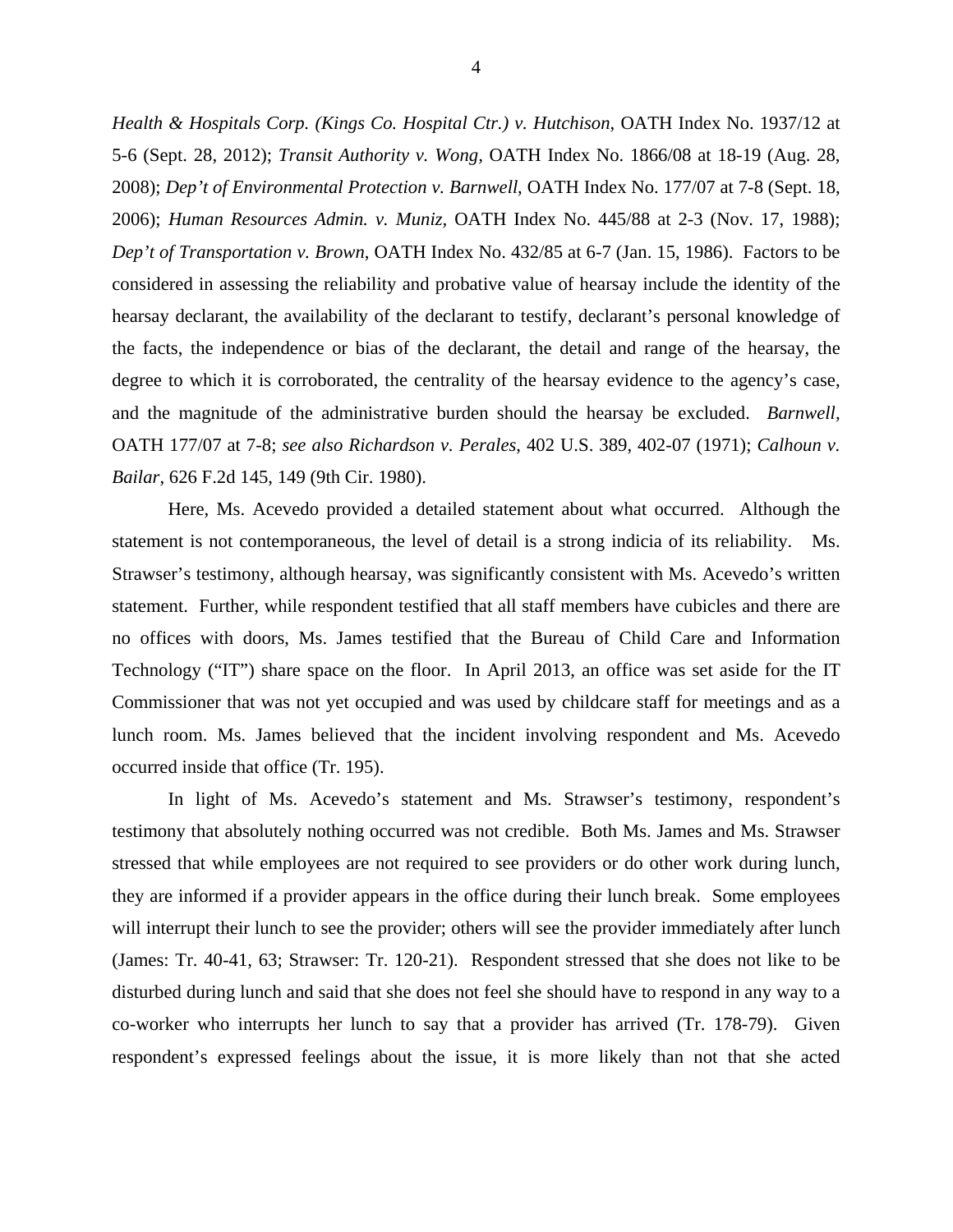negatively when Ms. Acevedo interrupted her lunch to tell her that a provider had arrived and was waiting to see her.

That said, petitioner failed to prove the entirety of its charge. The charge alleges, among other things, that respondent rudely said that she was on lunch and did not want to be bothered. That statement alone would not rise to the level of misconduct. It appears that respondent was on her lunch break, not on duty. Although it would have been more polite had respondent simply thanked Ms. Acevedo for the information and said that she would see the client after lunch, section 75 of the Civil Service Law is not an etiquette code. Moreover, as Ms. Acevedo did not testify, the record contains the bare allegation that respondent was "rude," without any evidence that respondent raised her voice or used profanity in making the statement that she did not want to be disturbed during lunch. The charge also alleges that respondent proceeded to "get in" Ms. Acevedo's face and "aggressively" touched her arm. Although Ms. Acevedo's written memorandum contains these phrases, Ms. Acevedo did not indicate how and in what manner respondent "got in" her face or how respondent was "aggressive" in touching her arm. Indeed, although Ms. Strawser testified that Ms. Acevedo said respondent "pushed" her arm, she also testified that Ms. Acevedo said that respondent did not want to hurt her, but only wanted her to leave the room, which undercuts any notion that respondent was physically aggressive.

The charge is sustained insofar as it alleges that respondent walked towards a co-worker and touched her arm, causing the co-worker to back away, and then closed a door in the coworker's face. This was discourteous and constituted misconduct.

# **April 2013 and May 3, 2013** – **refusal to obey directives and inefficient, negligent, or careless performance of duties related to the Gonzalez application (charge two, specifications A and B).**

Charge two, specification A, alleges that respondent failed to comply with a directive from Ms. James on April 18, 2013, to provide an update on Ms. Gonzalez, a home day care provider, concerning pending roles for the Assistant/Alternate Assistant. Further alleged is that respondent failed to comply with written directives from Ms. James, issued on April 26, 2013 and April 30, 2013, and further "memorialized" in a memorandum written on April 29, 2013, to provide her with the Gonzalez case folder. Charge two, specification B, alleges that respondent did not comply with Ms. James' verbal directive on May 3, 2013, to make processing of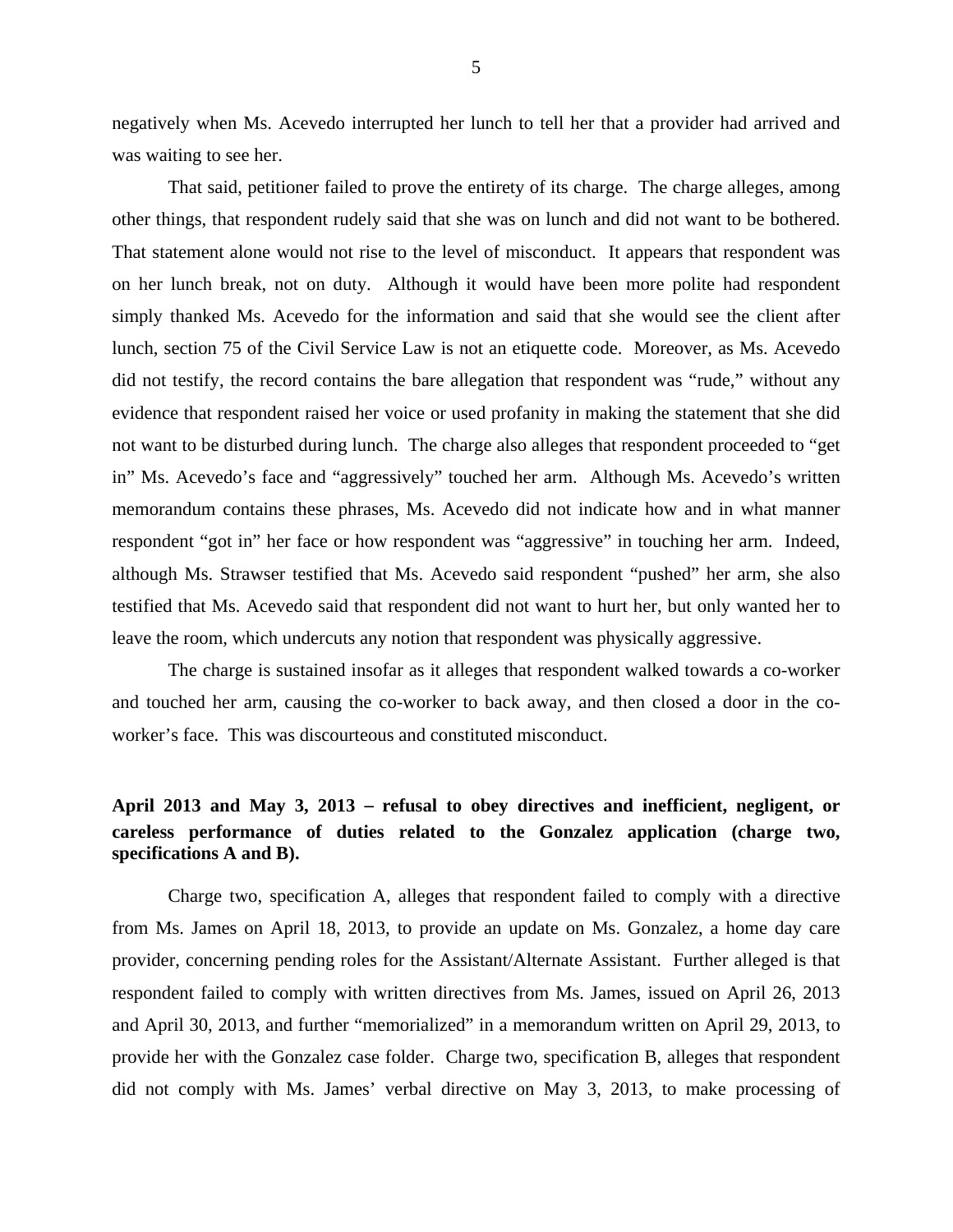documents submitted by Ms. Gonzalez a top priority for May 6, 2013. Allegedly, when Ms. James asked respondent on May 7, 2013, if she had worked on the matter, respondent replied that it would be next and ignored Ms. James' instructions.

 Petitioner's proof rested largely upon the testimony of Ms. James. Ms. James testified that Ms. Gonzalez ran two different group home day care programs. She wanted to move assistant staff members from one program to another and had submitted an application, with documentation, for authorization to do so (Tr. 22). The agency had a 15-day deadline to approve or deny the application. Ms. James wanted respondent to process the application immediately because she did not want to place Ms. Gonzalez in jeopardy of getting a violation after an inspection (Tr. 23). Ms. James testified that respondent never processed the application, so she wound up doing it herself (Tr. 23).

Petitioner provided an e-mail chain from April 18, 2013, through April 30, 2013 (Pet. Ex. 2), which corroborated much of Ms. James' testimony. On April 18, 2013, Ms. James sent respondent an e-mail, asking that respondent provide her with an update on Ms. Gonzalez's request to transfer staff members. The e-mail asked that respondent "respond as soon as possible." Respondent sent a blank e-mail to Ms. James later that day, at 4:38 p.m. Subsequently, on April 26, 2013, Ms. James e-mailed respondent and asked her to provide the case folder before close of business. On April 29, 2013, Ms. James wrote a memorandum to respondent in which she stated that respondent had failed to provide the requested case folder on April 26. On April 30, 2013, at 9:55 a.m., Ms. James e-mailed respondent and asked for the case folder, "immediately." On April 30, 2013, at 3:30 p.m., Ms. James e-mailed Ms. Strawser, indicating that respondent still had not provided her with the case folder (Pet. Ex. 2).

Respondent testified that she worked on Ms. Gonzalez's case to the best of her ability. She testified that she does "110%" for her clients, so that they do not receive a violation if their paperwork is not approved before a field inspection (Tr. 138). Respondent acknowledged getting an e-mail on April 18 asking for an update on this case (Tr. 163-64). She testified that she put the case folder in Ms. James' in-box (Tr. 164). Respondent also testified that she had attached a checklist to the blank e-mail, showing what work was done and what was missing (Tr. 165).

Although respondent's 4:38 p.m. April 18 e-mail does not include an attachment, Ms. James wrote a memorandum about the incident on April 29, 2013, in which she noted that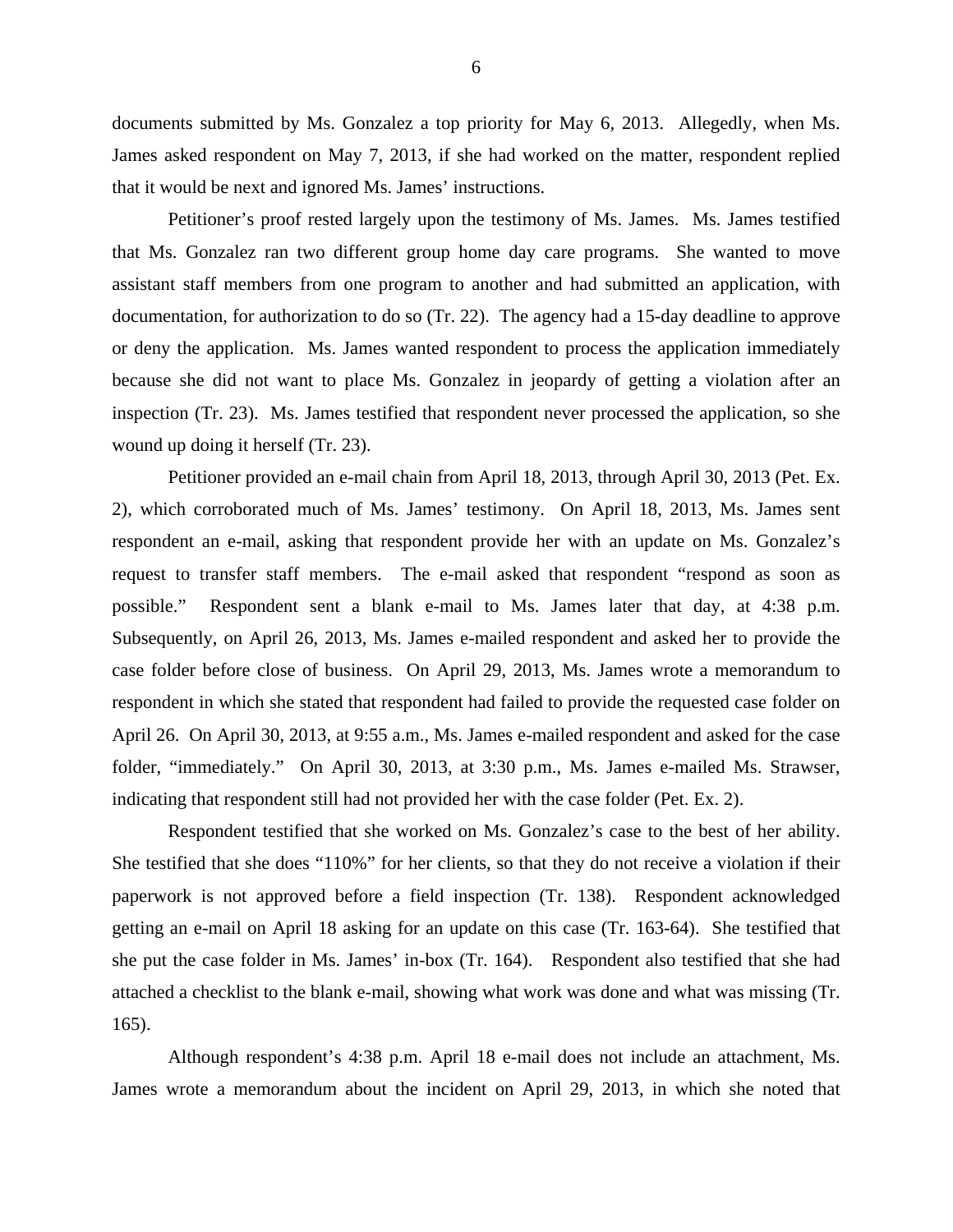respondent replied to her request for an update at 4:38 p.m. "by sending via attachment copies of approval checklist" (Pet. Ex. 1a). This corroborates respondent's testimony that she replied for the request for an update by providing a checklist. Ms. James wrote in her April 29 memorandum that a checklist was not what was requested (Pet. Ex. 1a). However, respondent's testimony that she believed the checklist served to update Ms. James, because it showed what work was done and what work was not done, was not unreasonable. Thus, with reference to Ms. James' request for an update on April 18, 2013, petitioner has failed to prove that respondent was insubordinate, that is, that she willfully failed to obey a direct order. *See Health & Hospitals Corp. (Woodhull Medical & Mental Health Ctr.) v. Muniz*, OATH Index No. 1666/05 at 8-9 (Oct. 17, 2005) (insubordination requires proof that a clear and unambiguous order was communicated to an employee and that the employee willfully failed to obey). Nor has petitioner proven that respondent was inefficient, negligent, or careless in replying to Ms. James' request for an update. Accordingly, that portion of charge two, specification A, which alleges that respondent committed misconduct by failing to comply with her supervisor's request for an update is not sustained.

However, petitioner established that respondent failed to comply with multiple directives of Ms. James to provide her with the Gonzalez case folder, as further alleged in charge two, specification A. Respondent acknowledged receiving Ms. James' e-mail on April 26, requesting the case folder. She asserted that she placed the case folder in Ms. James' in-box, after receiving the e-mail. The in-box is on the side of Ms. James' cubicle (Tr. 166).

Ultimately, resolution of this specification rests upon a determination of the relative credibility of respondent and Ms. James. Factors to be considered in assessing credibility include "witness demeanor, consistency of a witness' testimony, supporting or corroborating evidence, witness motivation, bias or prejudice, and the degree to which a witness' testimony comports with common sense and human experience." *Dep't of Sanitation v. Menzies*, OATH Index No. 678/98 at 2-3 (Feb. 5, 1998), *aff'd*, NYC Civ. Serv. Comm'n Item No. CD 98-101-A (Sept. 9, 1998). I found Ms. James to be generally credible. She has been with the Bureau for 19 years (Tr. 15), and seemed conscientious and hardworking, albeit exasperated with respondent on many occasions. Ms. James testified that she passes by her in-box to reach her seat approximately ten to twenty times a day, that she regularly checks her in-box, and that she clears her in-box every day (Tr. 196-97, 99). While she stopped short of stating that it was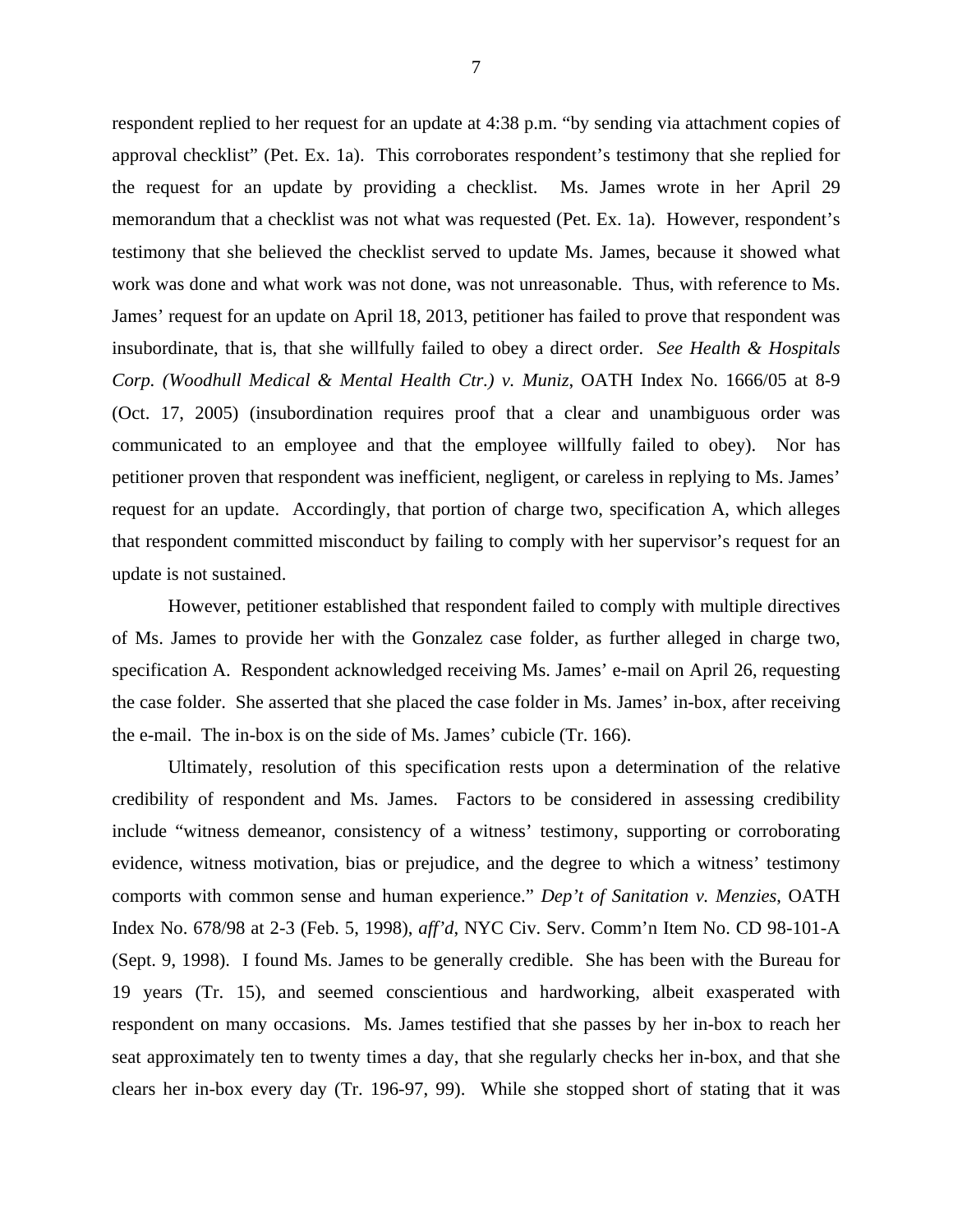impossible that she would leave something in her in-box, she declared that it would be impossible for her not to see something in her in-box. "I get in the office at 7:30 in the morning and my first task is to work on what has been put in my in-box the previous night, that's what I do" (Tr. 199). Moreover, had respondent placed the case folder in Ms. James' in-box on April 26, as she asserted, there would have be no conceivable reason for Ms. James to reiterate on April 29 and 30 that she still had not received the case folder.

As I credited Ms. James' testimony, I did not credit respondent's testimony that she placed the Gonzalez case folder in Ms. James' in-box on April 26. Perhaps respondent mistakenly thought that she did so. However, if that were the case, respondent should have been alerted by Ms. James' repeated e-mails on April 29 and 30 that her supervisor did not have the case folder. Respondent testified that she did not reply to Ms. James' repeated e-mails because she had already provided the case folder (Tr. 167-68). Respondent also testified that she feels the workplace is unfair and that her supervisors make untrue accusations against her (Tr. 155- 57). However, regardless of how respondent perceives her supervisors, her actions in this instance were unreasonable. Respondent should have looked for the case folder when she learned that Ms. James was still requesting it and she should have replied to her supervisor's emails rather than ignoring them. Accordingly, that portion of charge two, specification A, which alleges that respondent was insubordinate and neglected her duty by failing to comply with her supervisor's request for the case folder, is sustained.

Charge two, specification B, is not sustained. Although the specification alleges that Ms. James gave respondent certain documents on Friday, May 3 and asked her to process them as a top priority for Monday, May 6, Ms. James did not testify to giving respondent documents on May 3 nor to giving her a directive to process them on May 6. Nor did Ms. James testify, as also alleged, that respondent said on May 7 that she would deal with those documents next. Petitioner attempted to establish the misconduct through cross-examination of respondent, but the testimony that was elicited was ambiguous, at best. Specifically, petitioner's counsel asked if respondent had processed the documents on Monday, May 6, and respondent replied in the affirmative and said that whenever Ms. James asks her to do something, she "usually" gets it done. But when counsel followed up by asking respondent if she had complied with Ms. James' directive, respondent replied that she thought "it was April" and that they were "talking about the e-mail" (Tr. 170), which was clearly a reference to the April e-mails concerning the update and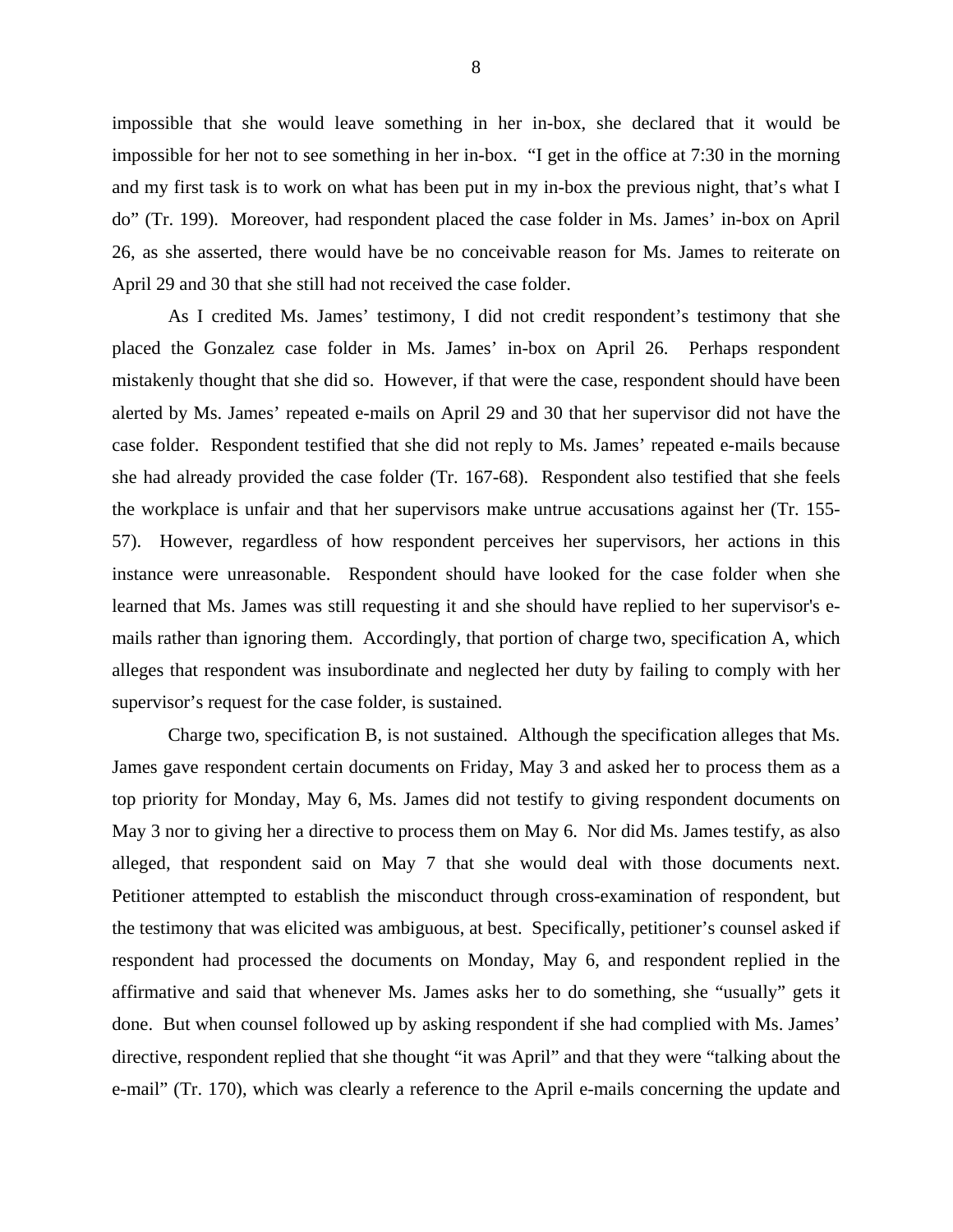the case folder. When respondent was shown charge two, specification B, and asked if her testimony was "still the same," she replied yes (Tr. 170). However, given that respondent seemed confused about what petitioner was asking about, her answer to that question cannot fairly be viewed as an acknowledgement that she engaged in the particular misconduct alleged in specification B.

In sum, that part of charge two, specification A that alleges that respondent failed to comply with repeated instructions to provide her supervisor the Gonzalez case folder, thus inefficiently, negligently, or carelessly performing her duties and refusing to obey a direct order, is sustained. The remainder of specification A, is not sustained. Charge two, specification B, is also not sustained.

# **May 6, 2013** – **refusal to obey a directive and inefficient, negligent, or careless performance of duties related to the Ortiz application (charge two, specification C).**

Charge two, specification C, alleges that, as of June 11, 2013, respondent failed to comply with Ms. James' directive, issued by e-mail on May 6, 2013, to obtain a withdrawal letter from an applicant, Ms. Ortiz, and to process all of Ms. Ortiz's documents under a newly issued application number.

 According to Ms. James, Ms. Ortiz had submitted an application for permission to operate a group family day care center. However, because the prospective location of the center lacked an adequate secondary means of egress, Ms. Ortiz decided to submit another application for a different location (Tr. 30). In an e-mail which Ms. James sent to respondent on May 6, 2013, she stated that a new application number had been issued for Ms. Ortiz and asked respondent to obtain a withdrawal letter from Ms. Ortiz for the first application and to process documents that did not require a signature under the new application number (Pet. Ex. 3). On June 11, 2013, Ms. James sent an e-mail to respondent that indicated that respondent had neither obtained a withdrawal letter nor processed any paperwork under the new number, although respondent had sent a checklist on May 10, 2013. Ms. James asked respondent to process all documents immediately and provide her with an update by the end of the day on June 11, 2013 (Pet. Ex. 3).

By e-mail dated June 11, 2013 to Ms. James, respondent replied that she thought that she had to wait for the withdrawal letter before she could process documents under the new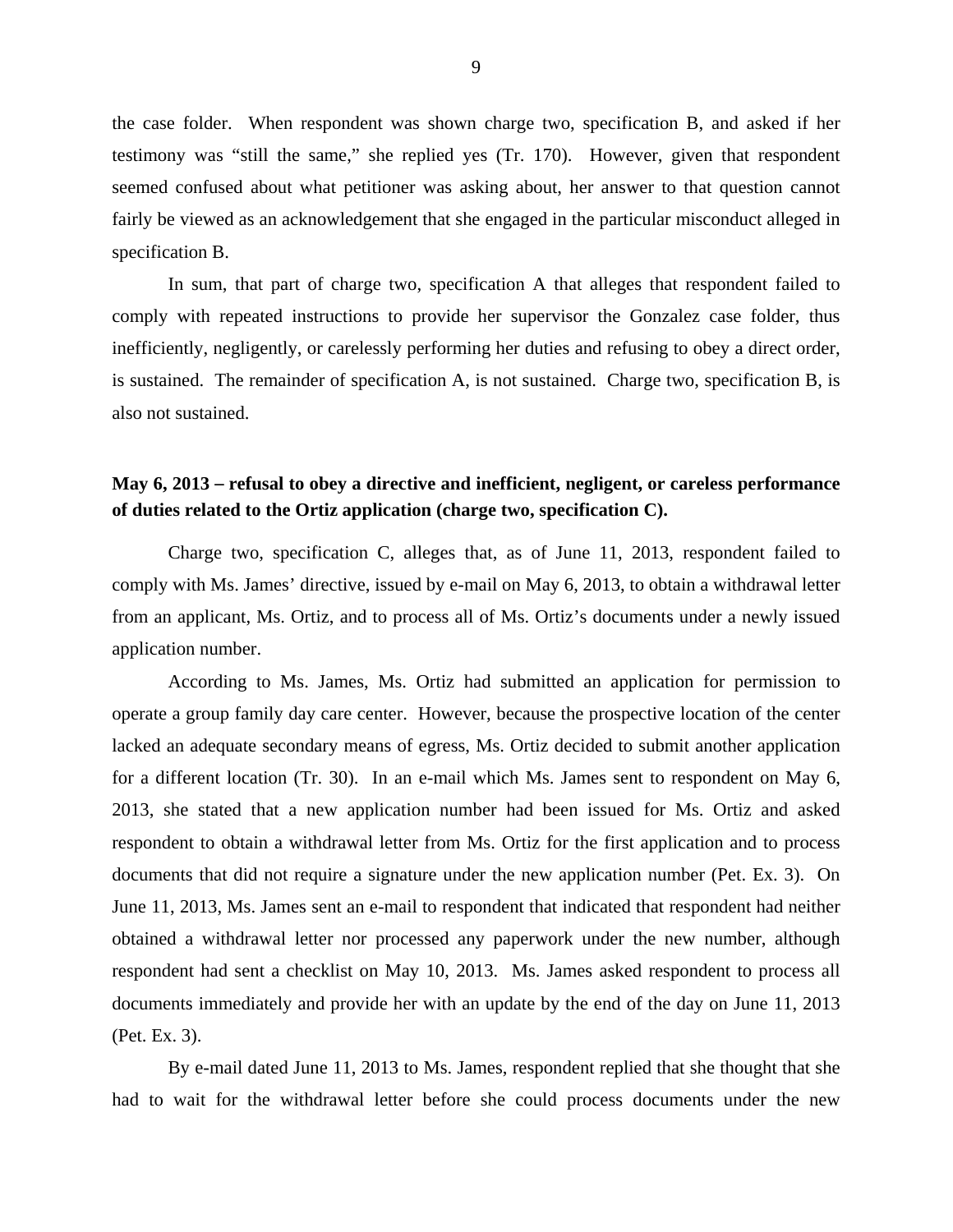application number, and that she still did not have the withdrawal letter. Respondent also indicated that Ms. James had sent her an e-mail on May 7, 2013, indicating that if documents were not proper, they should not be submitted for closure or licensing. Respondent said she was only trying to comply with Ms. James' instructions based upon her e-mail (Pet. Ex. 3).

Ms. James testified that respondent was not required to wait for the withdrawal letter to start processing the application under the new number. She acknowledged that respondent ultimately processed the application after about six weeks, when Ms. James reminded her about it (Tr. 31).

Respondent testified that she thought that she had to wait for the withdrawal letter before she could close the old case. She testified that was a "specific inter office protocol," because without something in writing from the client, they do not close the file in case they get audited (Tr. 144). She had telephoned Ms. Ortiz once prior to June 11 to ask for the withdrawal letter. When Ms. James e-mailed her on June 11 about the issue, respondent contacted Ms. Ortiz again. Ms. Ortiz said that she had faxed the letter. Respondent replied that she had not received it, and Ms. Ortiz indicated that she would re-fax it (Tr. 172). Respondent testified that the fax machine in the office had not been working for two to three weeks previously (Tr. 186). However, on June 13, 2013, Ms. Ortiz faxed the withdrawal letter to her location (Pet. Ex. E), and respondent completed the file (Tr. 144).

It is undisputed that, as of June 11, respondent failed to obtain a withdrawal letter and to process all documents under the new application number, as instructed by Ms. James in her May 6, 2013 e-mail. However, petitioner fell short of proving that this was misconduct. Misconduct requires a showing of fault. In order to find misconduct, there must be some showing of fault on the employee's part, either that he acted willfully or intentionally (*see Reisig v. Kirby*, 62 Misc.2d 632, 635 (Sup. Ct. Suffolk Co. 1968), *aff'd*, 31 A.D.2d 1008 (2d Dep't 1969)), or carelessly or negligently (*see McGinigle v. Town of Greenburgh*, 48 N.Y.2d 949, 951 (1979)). "Mere errors of judgment, lacking in willful intent and not so unreasonable as to be considered negligence, are not a basis for finding misconduct." *Dep't of Environmental Protection v. Segarra*, OATH Index No. 2730/10 at 7 (Oct. 20, 2010), *adopted in part, modified in part,* Comm'r Dec. (Apr. 29, 2011), *reversed*, Civ. Serv. Comm'n Item No. CD 11-94-R (Dec. 20, 2011); s*ee also Ryan v. NYS Liquor Auth.*, 273 A.D. 576, 581 (3d Dep't 1948). Here, respondent testified that she did not complete the file under the new application number because she thought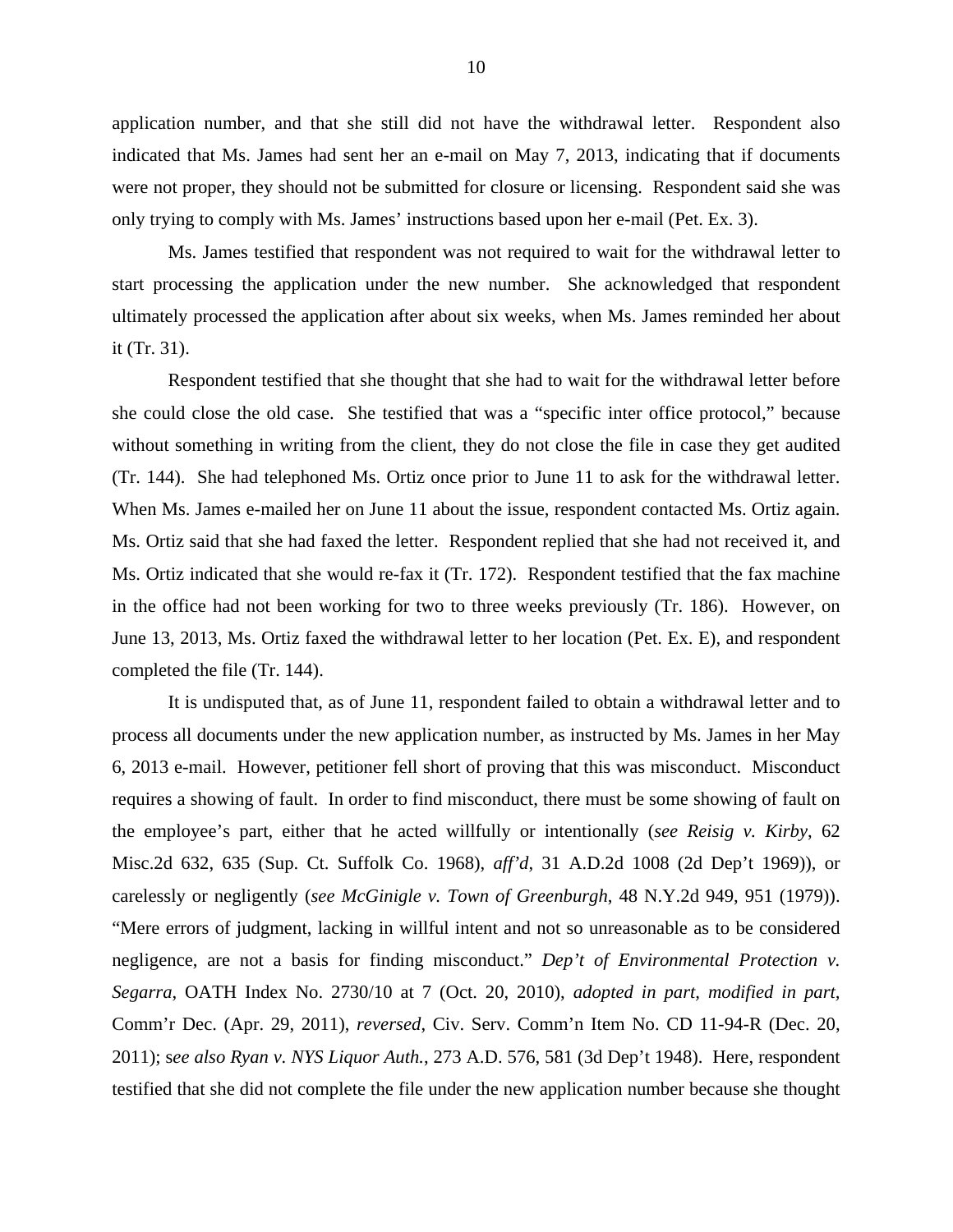that there was a specific protocol that a file not be closed without a written withdrawal letter. While Ms. James testified that the lack of a withdrawal letter did not prevent respondent from processing documents under the new application number, it appears that respondent simply made a mistake. A mistake, in and of itself, is not misconduct, neither insubordination nor neglect of duty.

It is unfortunate that respondent did not obtain the withdrawal letter until Ms. James reminded her to do so on June 11. However, respondent testified that she contacted Ms. Ortiz once reminded about the letter on June 11, and Ms. Ortiz faxed the letter to respondent on June 13, 2013. Moreover, respondent's testimony that Ms. Ortiz said that she had faxed the letter earlier, but it had not gone through, was plausible. Ms. James acknowledged that she sent an email to her staff on June 11, 2013, notifying them that the Manhattan office had a new fax number (Tr. 46). This corroborates respondent's testimony that there was some period of time in which the old fax number was not working. Thus, although respondent could have been more diligent in obtaining the withdrawal letter and processing the new documents, petitioner failed to establish that her errors in judgment rose to the level of misconduct.

Hence, charge two, specification C, was not sustained and should be dismissed.

# **May 28, 2013, though August 6, 2013** – **refusal to obey a directive and inefficient, negligent, or careless performance of duties related to the Ramos application (charge two, specifications D and E).**

In these charges, petitioner alleges the following. On May 28, 2013, at about 10:32 a.m., Ms. James sent respondent an e-mail directing respondent to file misfiled documents and make necessary corrections in the case folder of Ms. Ramos, and to submit the case folder immediately to her for approval of a pending onsite provider. Respondent did not submit the case folder by the time Ms. James left for the day. On July 8, 2013, Ms. James returned the case folder to respondent, with a list of required corrections and told respondent to make the corrections and resubmit the case. On July 29, 2013, Ms. James sent respondent an e-mail reminding her of the assignment. When respondent submitted the case folder to Ms. James, there were outstanding items that required correction. Ms. James contacted Ms. Ramos and, within two hours, obtained the corrected documents. Ms. James then gave respondent the file to process. On August 1, 2013, Ms. James reminded respondent that she had been told to make the necessary corrections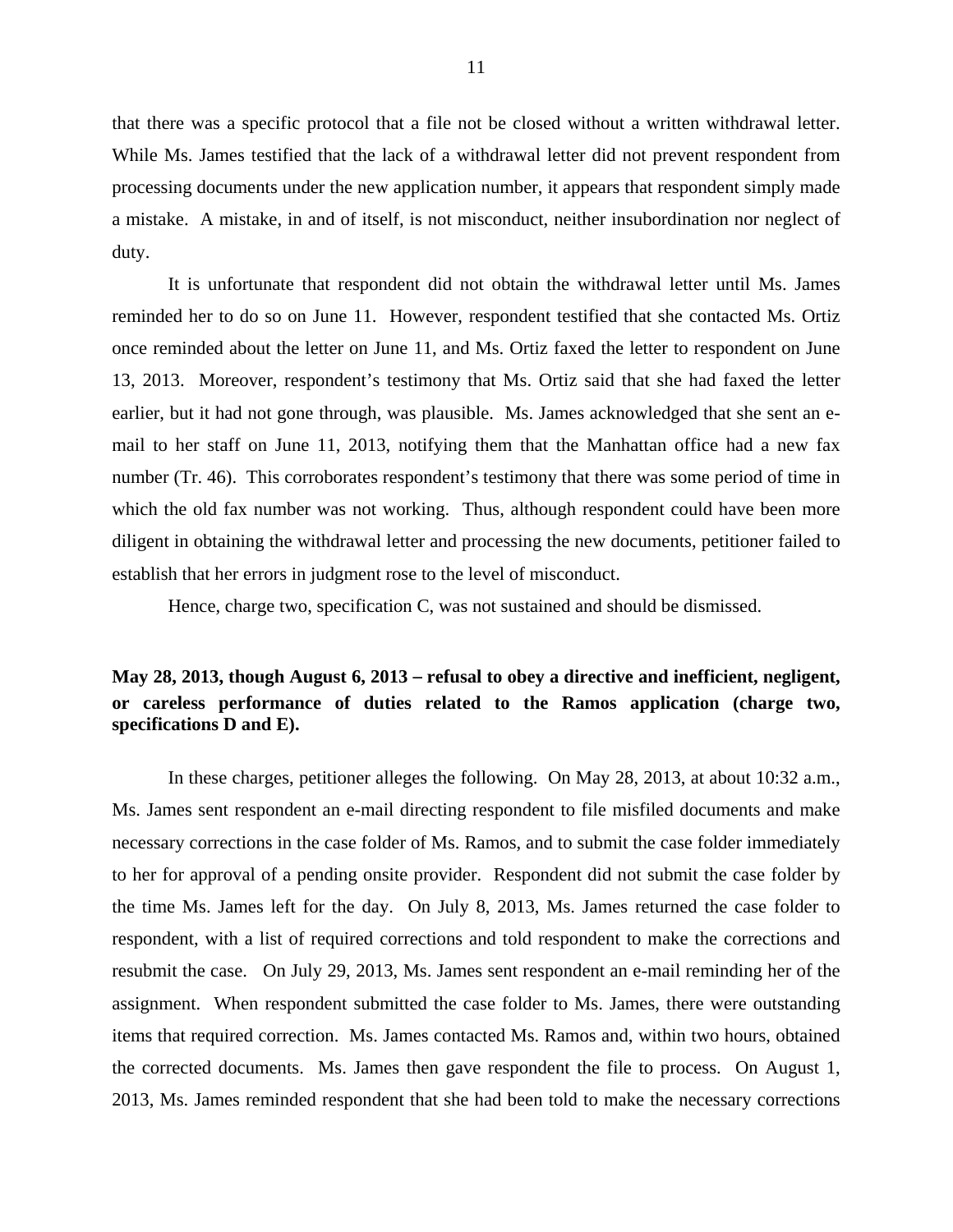in the database and to immediately process the SCR form. On August 5, 2013, Ms. James instructed respondent to process the SCR form immediately. On August 6, 2013, the SCR form had not yet been processed.

 Ms. James testified that Ms. Ramos, who operated a licensed child care facility, telephoned her during an inspection, concerned that her program would be closed or she would receive a violation because her application for approval of her onsite day care provider was still pending (Tr. 32-33). Respondent had been assigned the Ramos application to process. Ms. James learned that some of the documents that Ms. Ramos had submitted had mistakes, for example, incorrectly listing the last name of the provider (Tr. 32). Ms. James testified that she told respondent to make the necessary corrections and resubmit the documents (Tr. 48). She testified that respondent did not complete the file because she did not obtain the documents needed to do so (Tr. 57). Ms. James sent respondent an e-mail on May 7, 2013, which did not specifically reference any case, but instructed respondent that she should not submit a case folder for final review unless all documents were filed in their "respective section" of the folder (Pet. Ex. 4). Ms. James first testified that she "honestly can't remember" which case this e-mail pertained to, but then said that she believed it was the Ramos file (Tr. 35).

 Petitioner did not submit the e-mail alleged to have been sent to respondent on May 28 into evidence. Nor did petitioner submit timesheets which showed that Ms. James left for the day at 4:38 p.m., as alleged. However, respondent acknowledged that she saw an e-mail in her in-box, pertaining to the Ramos case, when she returned from lunch on May 28. There were several folders on her desk, as she had been out of the office for a few days. She worked her way through the folders, and when she got to the Ramos file, she processed the case and put it on Mr. James' desk (Tr. 145). Respondent testified by reference to a database screen for May 28 (Resp. Ex. B) that she finished working on the file at 4:41 p.m. and at that time placed the approval letter for the case in Ms. James' in-box (Tr. 146-47). Respondent testified that Ms. James approved the letter several days later (Tr. 146).

The database screen is an events screen which shows an entry for May 28, 2013, for the Ramos case, at 16:41:59 (or 4:41 p.m.), indicating "period signoff data reset." A description of the event indicates, "The period data for license/registration recommendation was reset for current period. Overall Criminal Assessment Status change." (Resp. Ex. B1). Ms. James testified that this referred only to information pertaining to the applicant's fingerprints, such as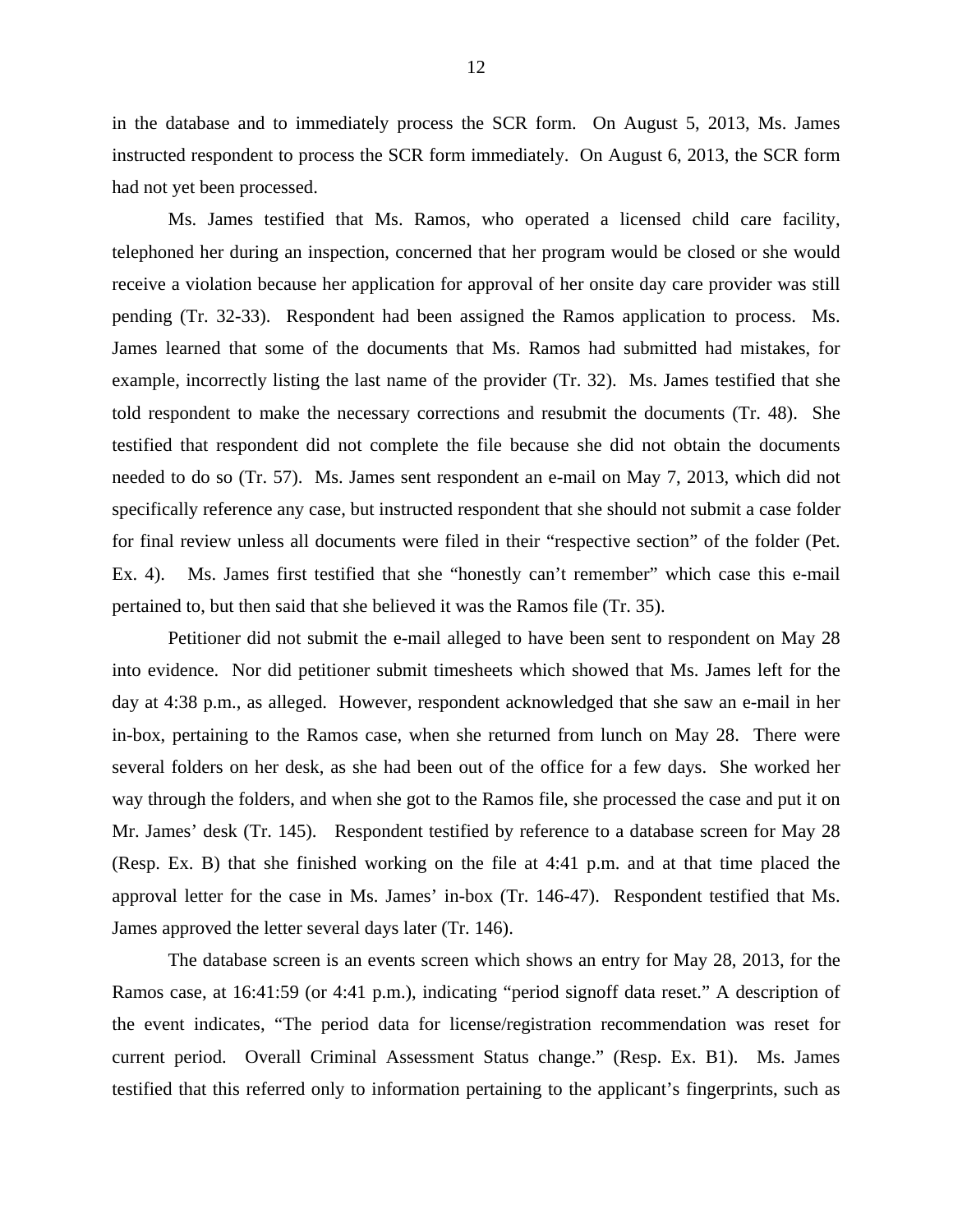the submission of a criminal conviction statement. It did not relate to the submission of information pertaining to "role approval," because if it had, it would have specifically noted that role approval was submitted (Tr. 69). Ms. James did not testify as to what time she left on May 28. However, she noted that she leaves work at different times, between 4:00 p.m. and 6:00 p.m., and that on May 28, respondent left before she did (Tr. 56).

It is not necessary to resolve the discrepancy between Ms. James' testimony and respondent's testimony about the meaning of the entry in the database. Specification D alleges that respondent did not submit the case folder immediately to her supervisor as instructed in a 10:32 a.m. e-mail on May 28, 2013, and that as of 4:38 p.m., when Ms. James left, respondent had not submitted the case folder. As the e-mail was not submitted into evidence, it is unclear what, if any, deadline respondent was given. Moreover, petitioner did not present Ms. James' time records for May 28. Ms. James answered "yes" when asked if the "record says you left at 4:38" (Tr. 57), but there is no record that shows that respondent left at 4:38 p.m. The only document that references this is the list of charges and specifications, but the charges are accusations only, not proof. Moreover, although Ms. James testified that she left work prior to respondent on May 28 (Tr. 56), she did not explain the basis for her recollection of her departure time, over seven months ago. Accordingly, although Ms. James testified that respondent never made the necessary corrections, as instructed, the allegation in specification D that she failed to comply with a specific directive and was inefficient or negligent in carrying out the duties outlined in that directive, was not proven. Specification D therefore should be dismissed.

Specification E alleges that respondent failed to make the required corrections in the database for the Ramos case folder and to process the SCR form that Ms. James had obtained. An e-mail chain between Ms. James and respondent (Resp. Ex. D) shows the following. On July 29, 2013, at 8:52 a.m., Ms. James e-mailed respondent, stating that the Ramos file had been returned to respondent on July 8, 2013, and directed respondent to make certain corrections, including providing the maiden name of the onsite provider and showing her child care experience. The 8:52 a.m. e-mail asked respondent to resubmit the file for final review if corrections had been made, and if corrections had not been made, to contact Ms. Ramos to make the changes and resubmit the file. On July 29, at 4:09 p.m., Ms. James again e-mailed respondent, indicating that she had received a corrected SCR form and qualification page showing the child care experience of the onsite provider, Ms. Alvarado, and asked that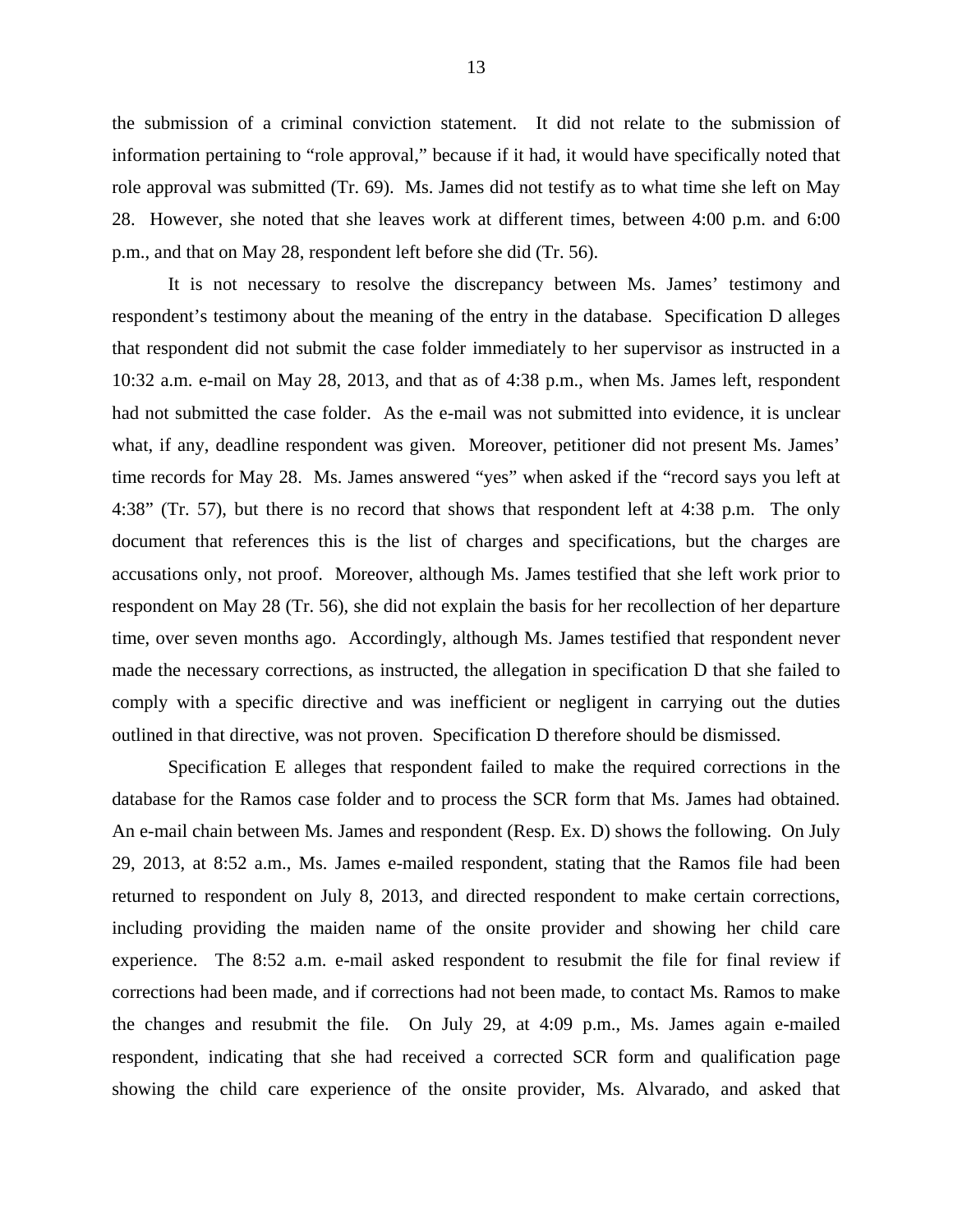respondent update the database to show Ms. Alvarado's experience and process the SCR again (Resp. Ex. D). Ms. James testified that respondent did not reply to her e-mail (Tr. 72).

On August 1, 2013, at 8:02 a.m., Ms. James e-mailed respondent, stating that she had reviewed the SCR database and that respondent had not made the corrections. In the e-mail, Ms. James asked respondent to make the necessary corrections and update her when the application was complete, and she also asked respondent to submit a change of modality form to correct a typographical error in the misspelling of Ms. Alvarado's name. Respondent replied in an e-mail at 2:35 p.m. that same day that she was waiting for photo identification from Ms. Alvarado before submitting the change of modality form. On August 5, 2013, at 1:53 p.m., Ms. James emailed respondent that even though respondent was waiting for the photo identification, she needed to resubmit the SCR "immediately," because the previous SCR did not include household members, as required. Respondent replied the next day, August 6, at 1:23 p.m., indicating that she was still waiting for the identification. About an hour later, at 2:21 p.m., Ms. James replied that the identification was faxed to respondent on Friday, August 2, and asked if respondent had received it. Ms. James indicated that if respondent had not gotten the identification, Ms. Alvarado would re-fax it, and she asked respondent to process the updated SCR for Ms. Alvarado. On August 7, 2013, at 9:31 a.m., Ms. James again e-mailed respondent, attaching a copy of the identification for Ms. Alvarado and asking respondent to submit a change of modality immediately (Resp. Ex. D).

Respondent introduced a checklist, prepared by the Bureau, listing each document in the case folder for the Ramos case (Tr. 60; Resp. Ex. C). The checklist shows that Ms. James did not approve the folder and returned it to respondent on July 8, 2013, and then again on July 29, 2013. Ms. James also made handwritten notations indicating the corrections that needed to be made before the file would be complete (Tr. 61, 70; Resp. Ex. C). On July 29, 2013, she wrote that respondent must re-do the SCR for Ms. Alvarado (Tr. 71; Resp. Ex. C).

Ms. James testified that she ultimately obtained the photo identification from Ms. Alvarado and made the corrections relating to Ms. Alvarado by herself because she had asked respondent to do this four or five times and respondent had not (Tr. 72-73). Ms. James acknowledged that respondent needed the photo identification to change the fingerprint status and correct the name in the database (Tr. 73, 197). However, she asserted that respondent did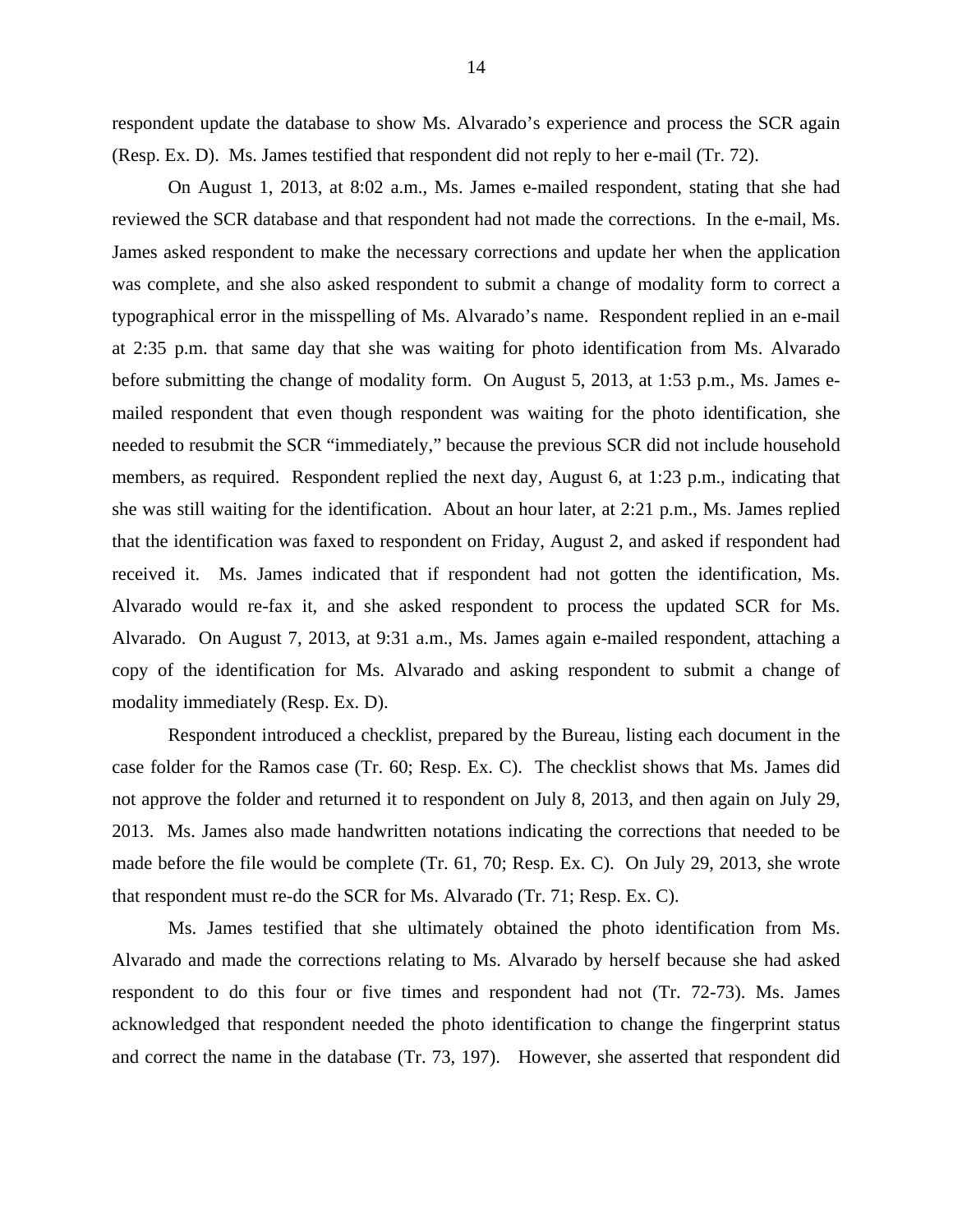not need the photo identification in order to process and submit the SCR (Tr. 73, 197). Respondent eventually updated the SCR, although Ms. James did not recall when (Tr. 74).

 Respondent testified that she did not make the corrections immediately as she was waiting for the photo identification to correct the name. She was also waiting for the corrected SCR (Tr. 149). When the provider had submitted the application, she had not included all the household members on the SCR. At some point, which respondent assumed was after the provider spoke to Ms. James, the provider submitted a new SCR with the complete information (Tr. 153). Respondent believed that she could not proceed without the photo identification because the state needed the identification in order to make the fingerprint corrections, without which the SCR could not be submitted (Tr. 149).

Specification E is sustained, but only as to Ms. James' instructions concerning resubmitting the SCR. Respondent was instructed that she needed to re-process the SCR on July 29 and again on August 1. Respondent told Ms. James by e-mail on August 1 that she was still waiting for the photo identification and she credibly testified that she believed that she needed the photo identification in order to resubmit the SCR. Ms. James, however, testified that respondent did not need to obtain a photo identification to resubmit the SCR. She e-mailed respondent on August 5 at 1:53 p.m. that even though respondent was waiting for the photo identification, respondent needed to submit the SCR "immediately." At this juncture, respondent was under an obligation to submit the SCR notwithstanding her belief about the photo identification, or at the very least, to ask Ms. James for clarification. However, although respondent ultimately submitted the SCR, she had not done so by the time Ms. James sent her next e-mail on August 5, 2013 at 2:21 p.m. This was more than a day after Ms. James' instruction to resubmit the SCR immediately. Respondent's failure to follow this instruction was insubordinate and constituted neglect of duty.

The remainder of the specification, referencing instructions to make corrections in the Ramos file, is not sustained and should be dismissed. This portion of the specification alleges that Ms. James returned the Ramos file to respondent on July 8 and told her to resubmit it for final review when all the changes were made, and that when respondent submitted the case folder on July 29 there were still items that were not corrected. Petitioner did not submit an email from July 8, nor did Ms. James testify as to the specific directions she gave to respondent on July 8. The sole evidence as to July 8 is Ms. James' July 29 morning e-mail, which indicated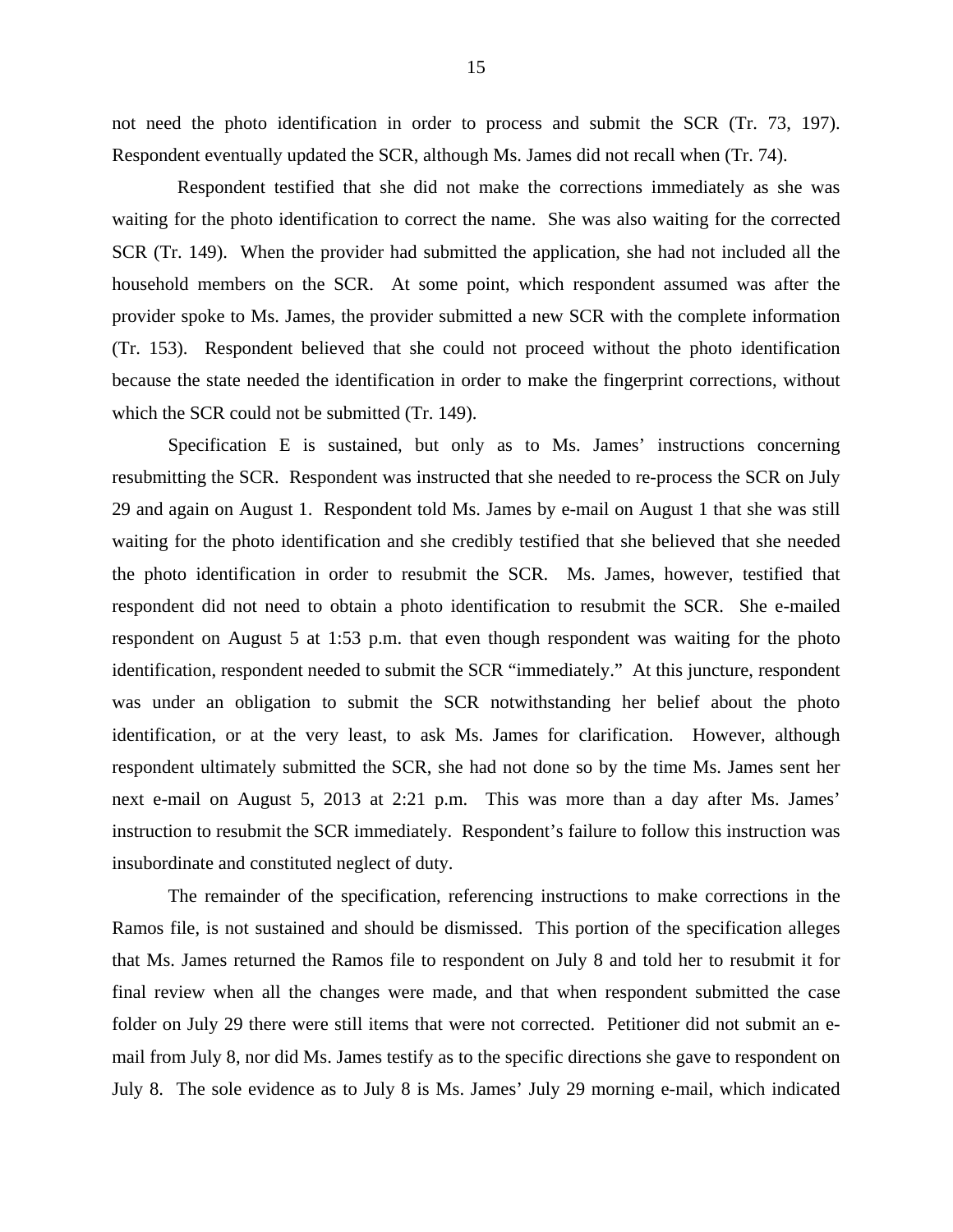that Ms. James had returned the Ramos file to respondent for review on July 8 and instructed respondent to make corrections relating to the provider's maiden name and child care experience. There is no evidence that respondent was given a particular deadline by which to make these corrections. Moreover, respondent was instructed in the July 29 morning e-mail that she could resubmit the file once she made corrections. Respondent apparently did so, as Ms. James indicated in her e-mail of July 29 at 4:09 p.m. that she had received a corrected SCR and qualification page showing the child care experience, but that she needed the database to be updated and the SCR processed. This record falls short of establishing that respondent was either insubordinate or neglected her duty with regard to following Ms. James' instructions on July 8 and July 29 to make corrections in the database concerning the provider's name and child care experience.

### **Discourtesy and inefficient performance of duties (charge three, specification A)**

Charge three, specification A, alleges that respondent was unhelpful and discourteous to a provider, Ms. Cruz, to whom she was assigned in late September 2013. Respondent is alleged to have refused to accept Ms. Cruz's telephone calls and to have told Ms. Cruz, when she tried to submit paperwork but was not sure what documents were needed, to submit the documents when she figured it out.

 Ms. Cruz testified at length. She and her sister have run a day care center in Manhattan for over three years. The day care center was licensed under her aunt's name and Ms. Ortiz wanted to license it under her own name. For over six months, she frequently telephoned respondent because she was having difficulty making this change and wanted help (Tr. 93-94, 104). Ms. Cruz testified that she is a native Spanish-speaker and feels her English is not very good. Often, she was unable to find the right phrase to express herself, and respondent would not help her but would instead tell her to read the instructions that came with the application package or to call back when she found the right words to say. Respondent would then hang up the telephone, sometimes without saying goodbye (Tr. 94, 97, 106). Respondent never answered her questions about what to do, even when she reiterated that her English was not so good and asked her to clarify (Tr. 97). Additionally, respondent did not return her telephone messages, sometimes for weeks (Tr. 105).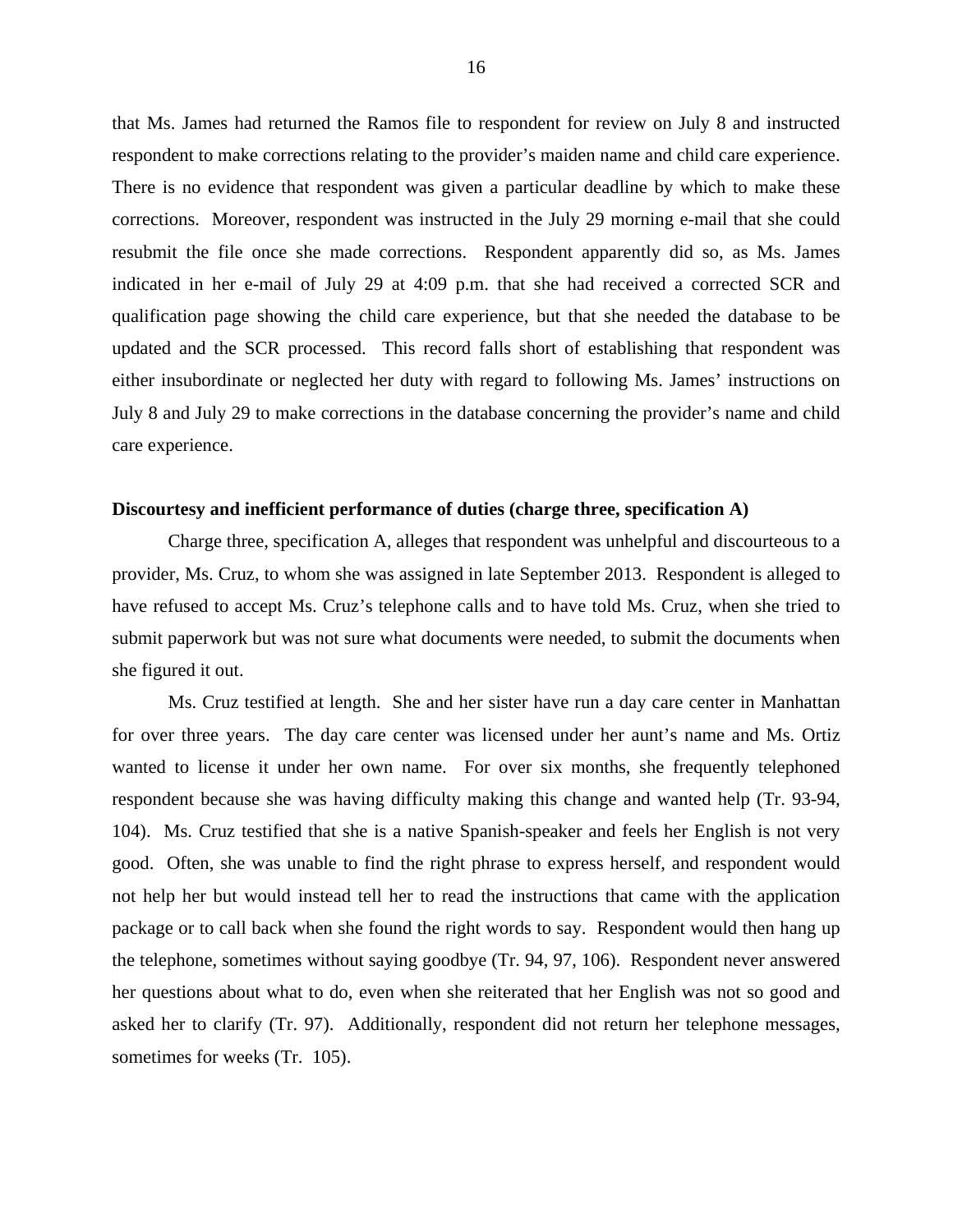Ms. Cruz became so frustrated that she personally went to the Bureau's office to ask for help, even though the trip from the day care center to the office took over an hour, which meant hiring a person to cover the day care business (Tr. 109, 111). She testified that she was about to cry when Ms. James approached and asked who she was. She told Ms. James that respondent had been unhelpful and rude (Tr. 96). Even though Ms. James did not speak Spanish, Ms. James went through the paperwork with her, so that Ms. Cruz was able to successfully complete her documentation (Tr. 99). Although respondent had told Ms. Cruz that she needed to obtain a new medical form from a physician, Ms. James told her that she could use the medical form that was already in the application folder (Tr. 101-03). While in the office, Ms. Cruz overheard respondent saying good afternoon to a colleague, in Spanish, and realized then that respondent spoke Spanish (Tr. 98).

On another occasion, Ms. Cruz arrived at the office and dialed respondent's extension. Twenty minutes later, respondent appeared in the waiting room, briefly spoke with Ms. Cruz, told Ms. Cruz she would have to wait until respondent drank her coffee, and finally handed Ms. Cruz "15 pages of documents" that Ms. Cruz did not understand and told her to come back the following day with the paperwork completed (Tr. 109). Ms. Cruz then had to call Ms. James for help. Ms. James explained that Ms. Cruz could complete the paperwork in the office since all that was missing was her signature and her daughter's name (Tr. 109). After this, Ms. Cruz began to ask for Ms. James whenever she went to the Bureau's office (Tr. 111).

At one point Ms. Cruz was so frustrated that she told Ms. James that she would quit the day care business if she had to keep working with respondent and asked if Ms. James could assign her case to a different registrar. Ms. James told her to put her request in a letter (Tr. 104). In the letter, dated November 19, 2013, and signed by Ms. Cruz and her sister, Ms. Cruz complained that respondent had been "very unhelpful" and has "a very bad attitude" so that Ms. Cruz has needed to seek help from Ms. James instead (Pet. Ex. 6). Ms. Cruz testified that, currently, she only deals with Ms. James, because if she has to deal with respondent, she is "just going to quit the day care" (Tr. 107).

 Respondent testified that she was surprised by Ms. Cruz's testimony because she helps her providers and gives "110%" for them (Tr. 154). She said that the information which Ms. Cruz was sending was incomplete, she asked Ms. Cruz to come into the office so she could help her, thought she had helped Ms. Cruz during that appointment, and was in "shock" when Ms.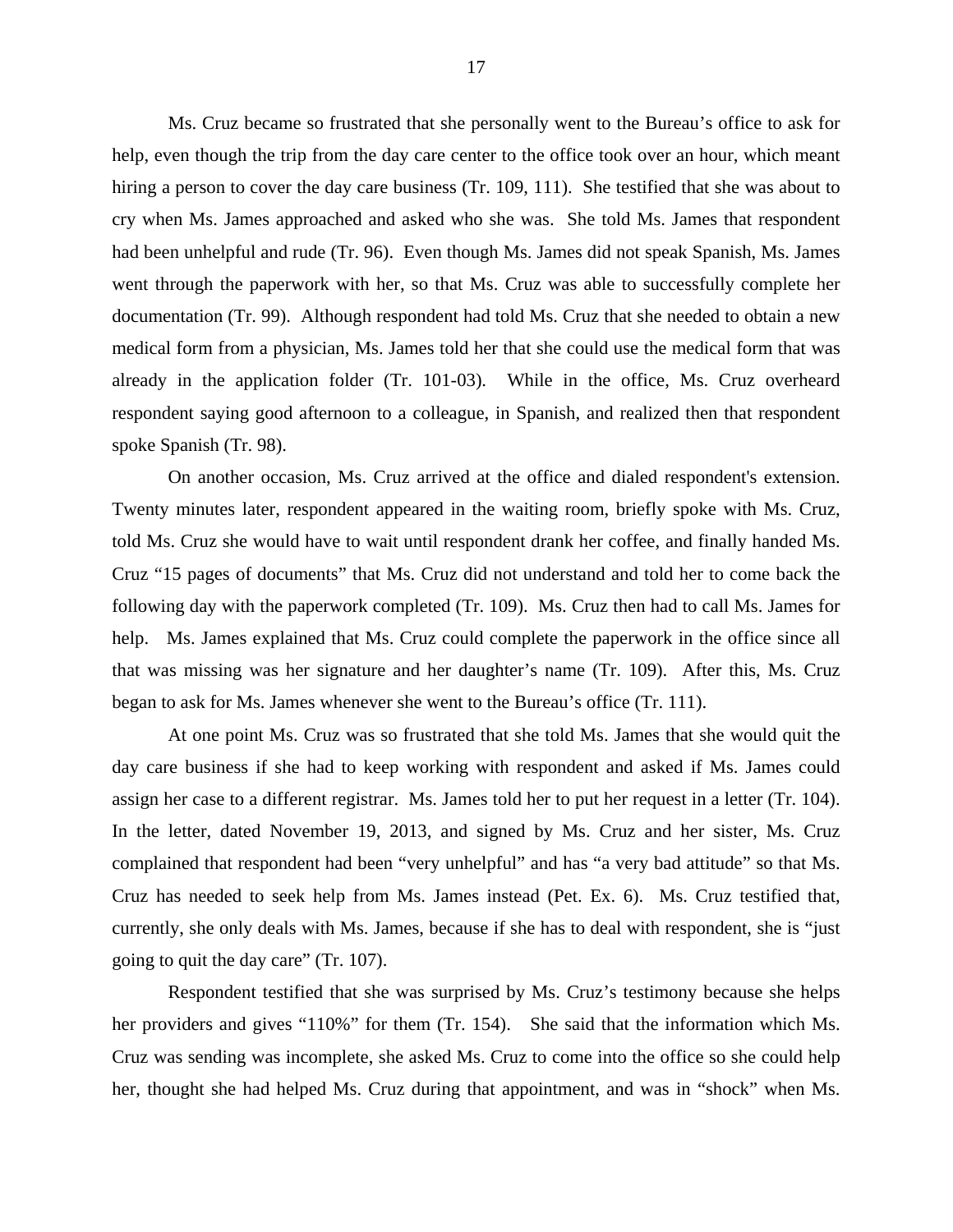Cruz filed a complaint to the contrary (Tr. 154-55). Respondent denied ever hanging up on Ms. Cruz. She testified that she had four or five telephone conversations with Ms. Cruz. Typically, Ms. Cruz calls and asks for Ms. James and when respondent says she is not Ms. James, Ms. Cruz hangs up (Tr. 175). Respondent acknowledged that she is fluent in Spanish and she is aware that Ms. Cruz is a native Spanish-speaker; however, because Ms. Cruz never had difficulties communicating in English, she never thought to use Spanish (Tr. 175).

 Resolution of this charge comes down to a credibility contest between respondent and Ms. Cruz. I found Ms. Cruz to be a very credible witness. It was striking that Ms. Cruz took the time to testify at this proceeding, given her testimony that she has to hire extra personnel whenever she takes time away from the day care center. Ms. Cruz may have been a bit hyperbolic; for example, when asked if she had left messages on respondent's phone, she replied, "Not one a thousand messages" (Tr. 105). However, I had no doubt that Ms. Cruz was extremely frustrated by her dealings with respondent, both on the telephone and in-person. While respondent denied ever hanging up on Ms. Cruz, I found it more probable than not that respondent at the very least terminated multiple conversations in an abrupt and unhelpful way. Similarly, although respondent said that she gives "110%" to her providers, I credited Ms. Cruz' more specific testimony that she left many messages on respondent's voicemail to which respondent did not promptly reply, and that respondent was discourteous and unhelpful during many telephone conversations, suggesting that Ms. Cruz call back when she found the right phrases to say or figured out the correct documents to submit.

 Accordingly, charge three, specification A, alleging that respondent was discourteous and inefficiently performed her duties relating to Ms. Cruz, is sustained.

### **Discourtesy and inefficient performance of duties (charge three, specification B)**

 Charge three, specification B, alleges that on October 18, 2013, respondent ignored a coworker, Jocelyn Maynard, who repeatedly told her that a provider was waiting to see her.

 Ms. Maynard, like respondent, is a registrar, and has worked in the same office as respondent for about four years. She handles after-school programs (Tr. 79-80, 88). Ms. Maynard testified that on October 18, 2013, a colleague called her to report that a provider was in the waiting room and wanted to see respondent. The client had tried unsuccessfully to reach respondent by telephone. Ms. Maynard went to respondent's desk to inform her that a provider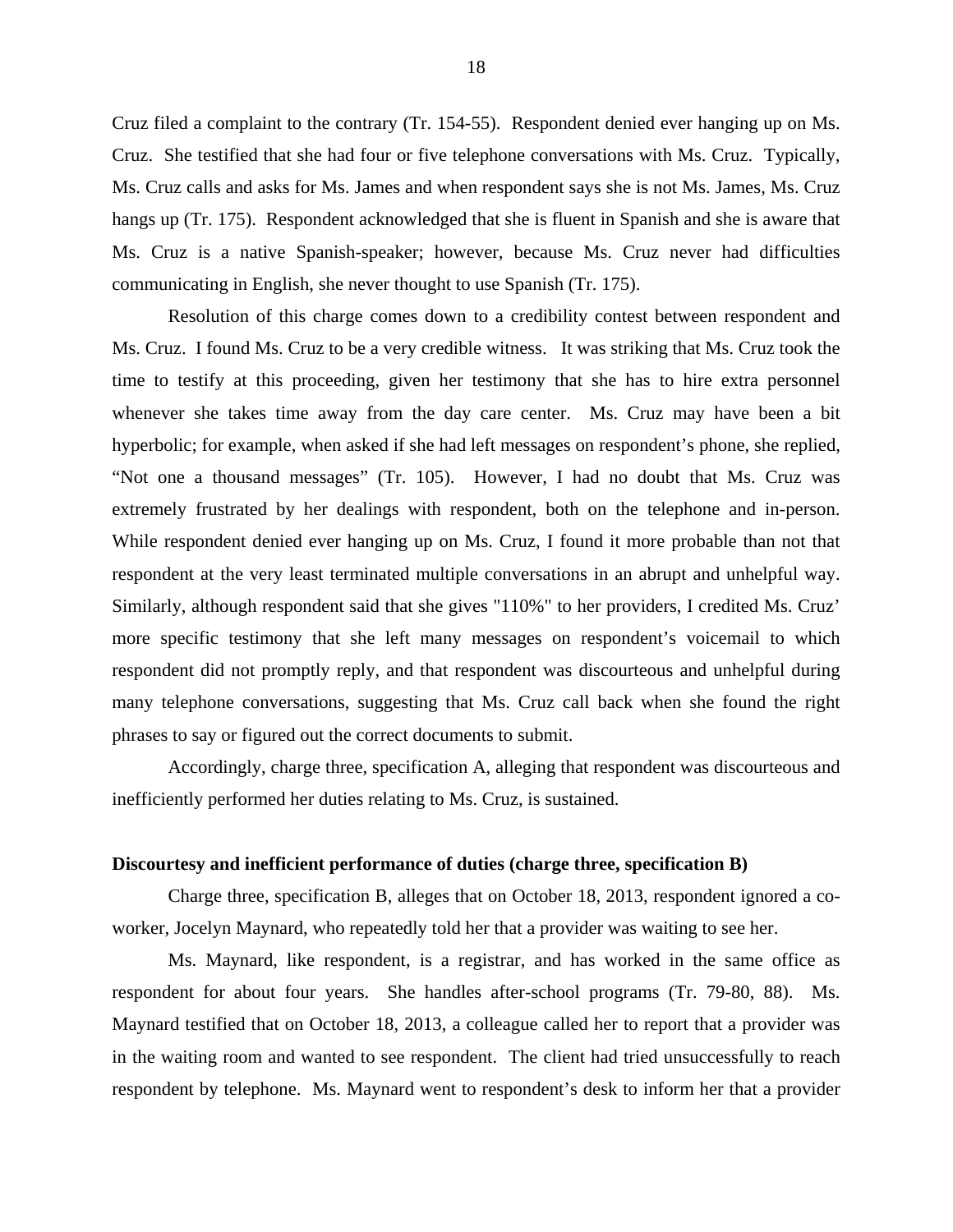was waiting to see her. Respondent was sitting at her desk. She did not acknowledge Ms. Maynard at all, or make eye contact, and finally turned her back to Ms. Maynard, who repeated three or four times that a client was waiting. Ms. Maynard told respondent that respondent had to acknowledge her about a work-related matter and she reported the interaction to the Bureau manager, both verbally and in a contemporaneous memorandum (Tr. 81-82, 85-90; Pet. Ex. 5). The memorandum is detailed and consistent with her trial testimony.

 Respondent acknowledged not responding to Ms. Maynard (Tr. 178). She testified that she was on lunch and that she had previously asked that she not be approached during her lunch time (Tr. 178).

 This specification is not sustained. There is no dispute that Ms. Maynard approached respondent to tell her that a provider was waiting and that respondent did not acknowledge Ms. Maynard. This was without doubt rude and disrespectful to Ms. Maynard. However, petitioner did not establish that this occurred during working hours. Ms. Maynard testified that she thought the incident occurred during late morning or early afternoon, but acknowledged that she was "not sure," and when asked what respondent was doing, said, "I believe she probably was working on a case (Tr. 89). This testimony was equivocal and not persuasive. By contrast, respondent testified that she was at lunch and that she did not talk to Ms. Maynard because she has asked not to be disturbed during lunch, which she considers her time (Tr. 178-79). This is a plausible scenario as it is fully consistent with respondent's testimony that she does not talk to co-workers during lunch. Respondent is not required to work during her lunch hour, 29 CFR § 785.19(a) (Lexis 2014), ("Bona fide meal periods are not worktime . . . . . These are rest periods. The employee must be completely relieved from duty for the purposes of eating regular meals."), and she could have been notified after her lunch hour that a provider was waiting. While her failure to acknowledge Ms. Maynard was not polite, it does not rise to the level of misconduct under the Civil Service Law. Hence, charge three, specification B, alleging that respondent acted discourteously and negligently performed her duties, should be dismissed.

### **Pena application (charge four, specification A)**

Charge four, specification A, alleges that on October 17, 2013, Ms. James told respondent that a provider who had changed her organizational structure from a sole proprietorship to a corporation was required to file a new application. When respondent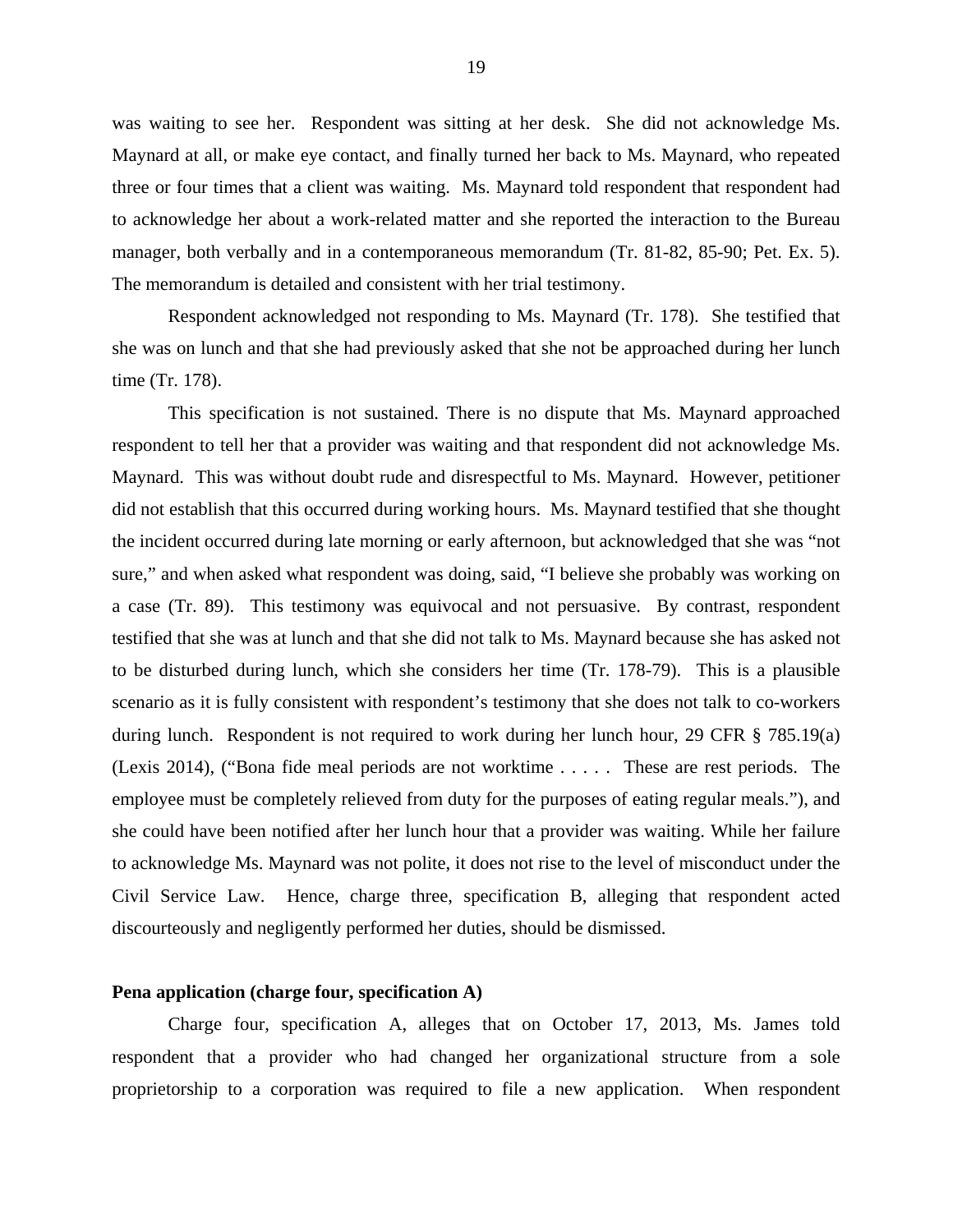questioned this, indicating that the database permits her to change this information, Ms. James reiterated that a new application was necessary. Respondent failed to disclose that she had already changed the information in the database, and when Ms. James told her a new application was necessary, respondent failed to rectify the situation by reverting the provider to a sole proprietorship in the database.

Ms. James testified that respondent had requested assistance because a provider named Ms. Pena had submitted an application as a sole proprietor, but wanted to resubmit the application as a corporation. Ms. James told respondent that Ms. Pena was required to submit a new application as a corporation. However, Ms. James learned that, prior to asking for guidance, respondent had already changed the database to reflect that the applicant was a corporation, which was improper. Ms. James acknowledged that respondent followed her direction to have the applicant submit a new application, and followed protocol in processing the second application.

Respondent testified that Ms. Pena telephoned her on September 30, 2013, to advise that she was changing her structure from a sole proprietorship to a corporation. Respondent inputted Ms. Pena's information into the database, so the system would generate a new application booklet for Ms. Pena to submit. This normally takes several weeks. In the interim, respondent changed Ms. Pena's information in the database from a sole proprietorship to a corporation. After Ms. Pena received the booklet, she came into the office at respondent's request so respondent could help with the process. Respondent then asked Ms. James how she should proceed, since she had already changed the information in the database. Respondent acknowledged that she subsequently forgot to return to the system and un-do the change, but that she submitted a new application for Ms. Pena as a corporation. When Ms. James brought this to her attention, respondent returned to the database and changed the provider's status on the old application from a corporation to a sole proprietorship (Tr. 183).

This specification is not proven. Respondent made a mistake by changing Ms. Pena's information in the database from a sole proprietorship to a corporation, while at the same time requesting a new application booklet for Ms. Pena. It appears that respondent realized that she might have made a mistake once Ms. Pena arrived in the office with the new application. Respondent acted responsibly by going to Ms. James and asking for help. She followed Ms. James' instructions by having Ms. Pena submit a new application and by processing it properly.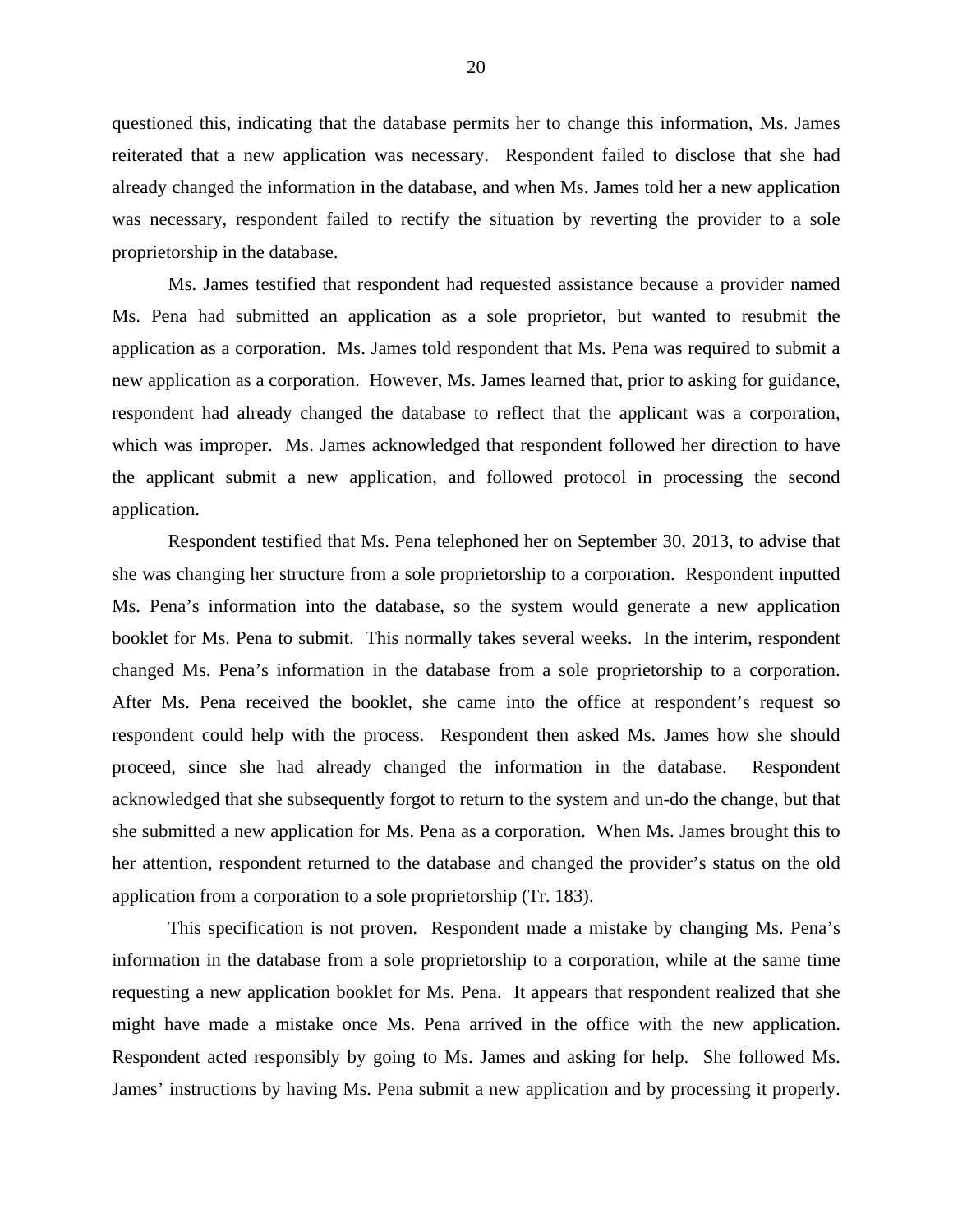She should not be penalized for bringing her error to Ms. James' attention. Moreover, while respondent admittedly forgot to un-do the changes in the database, she testified without rebuttal that she made the appropriate changes when reminded to do so by Ms. James. As noted previously, mistakes are not equivalent to sanctionable misconduct.

Accordingly, this specification should be dismissed.

### **Uncharged misconduct**

Ms. James testified that respondent frequently does not acknowledge her presence. Respondent turns her back when Ms. James approaches and either snatches documents from Ms. James or points to where she would like Ms. James to put the documents (Tr. 75). Respondent has not been receptive to attempts to offer her training or other assistance (Tr. 38). Ms. Strawser testified similarly (Tr. 117). Petitioner urged that I consider the supervisors' testimony as evidence of further misconduct, asserting that respondent is charged with "a pattern of . . . rude insolent behavior" (Tr. 84), and is alleged to have violated the agency rules against discourtesy and conduct prejudicial to good order and discipline. That argument is misplaced. Respondent is charged with discrete instances of misconduct, as set forth in the specifications. The fact that among the rule violations charged is that respondent engaged in discourtesy or conduct prejudicial to good order and discipline does not give petitioner the right to allege uncharged incidents of misconduct. Doing so would violate due process. *See Murray v. Murphy,* 24 N.Y.2d 150, 157 (1969) ("The first fundamental of due process is notice of the charges made. This principle equally applies to an administrative proceeding for even in that forum no person may lose substantial rights because of wrongdoing shown by the evidence, but not charged."); Charter § 1046 (Lexis 2013) (requiring, as a matter of due process, notice of the charges to be adjudicated, with reference to the particular sections of the law and rules involved, and an opportunity to be heard on the matters in the notice).

#### **FINDINGS AND CONCLUSIONS**

1. Respondent was discourteous to a co-worker by walking towards her and touching arm, causing the co-worker to back way, and then closing the door in the co-worker's face, as alleged in charge one. Petitioner did not establish that respondent touched the co-worker's arm in an aggressive way, or "got in" the co-worker's face, as further alleged in charge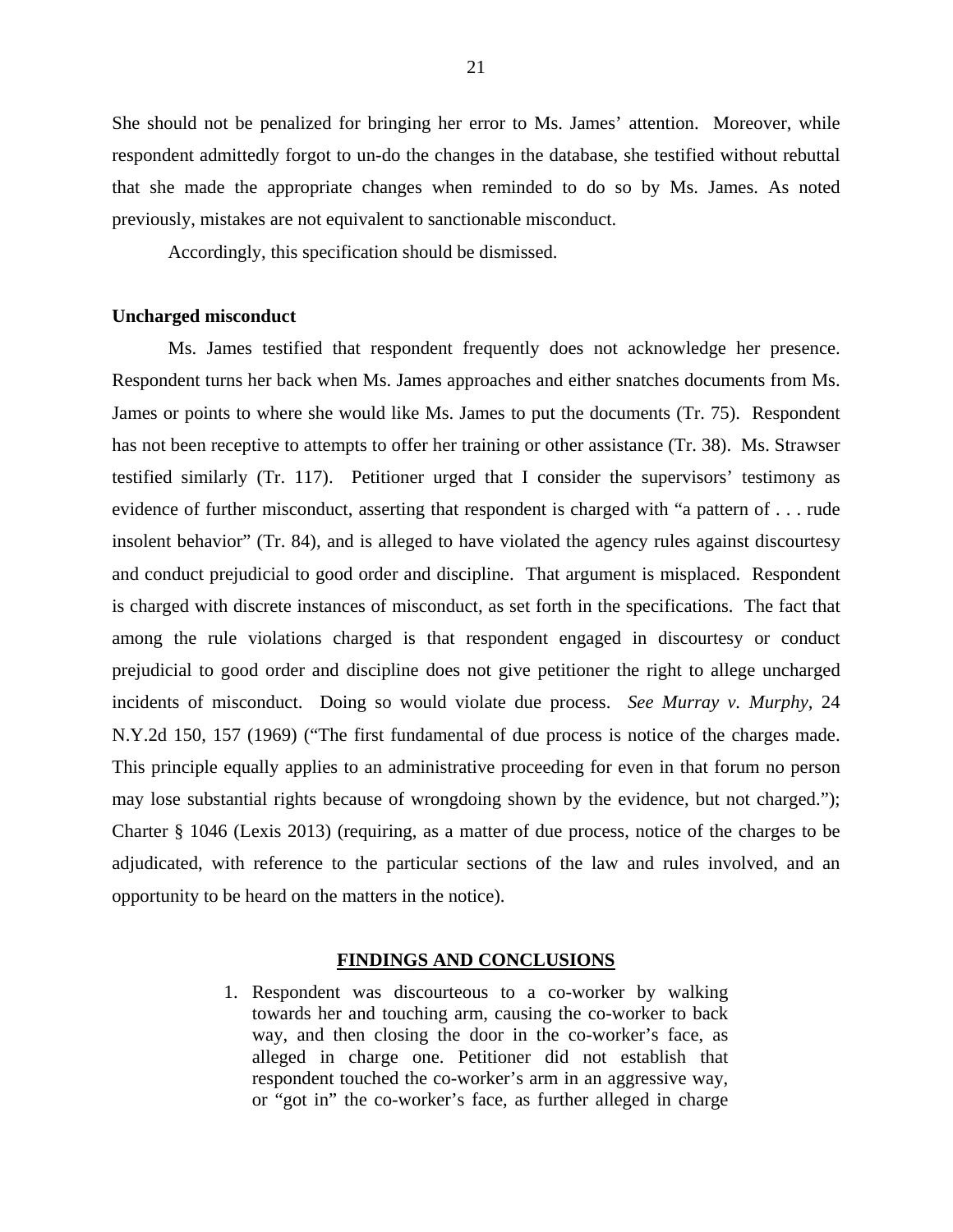one. Nor did petitioner prove that respondent committed misconduct by telling the co-worker that she was on lunch and did not want to be bothered, as also alleged in charge one.

- 2. Respondent failed to comply with multiple directives to provide her supervisor with the Gonzalez case folder, as alleged in charge two, specification A. Petitioner did not establish that respondent committed misconduct by failing to comply with her supervisor's request for an update on the Gonzalez application, as also alleged in charge two, specification A.
- 3. Petitioner did not establish that respondent failed to comply with a directive from her supervisor on May 3 to process documents relating to the Gonzalez application as a top priority for May 6, as alleged in charge two, specification B.
- 4. Petitioner did not establish that respondent committed misconduct by failing to obtain a withdrawal letter and process all documents under the new number, as alleged in charge two, specification C.
- 5. Petitioner did not establish that respondent failed to comply with a directive on May 28 to submit a case folder immediately to her supervisor, as alleged in charge two, specification D.
- 6. Respondent failed to follow Ms. James' instruction to resubmit the SCR form for the Ramos file, as alleged in charge two, specification E. However, petitioner did not establish that respondent committed misconduct by not making corrections in the file, as further alleged in charge two, specification E.
- 7. Respondent was rude and discourteous to a provider, in comments made to the provider during telephone calls, and by failing to respond to her telephone messages, as alleged in charge three, specification A.
- 8. Petitioner did not establish that respondent committed misconduct by failing to respond to a co-worker on October 18, 2013, as alleged in charge three, specification B.
- 9. Petitioner did not establish that respondent committed misconduct by changing information in the database related to the Pena application and not un-doing the changes until reminded to do so, as alleged in charge four.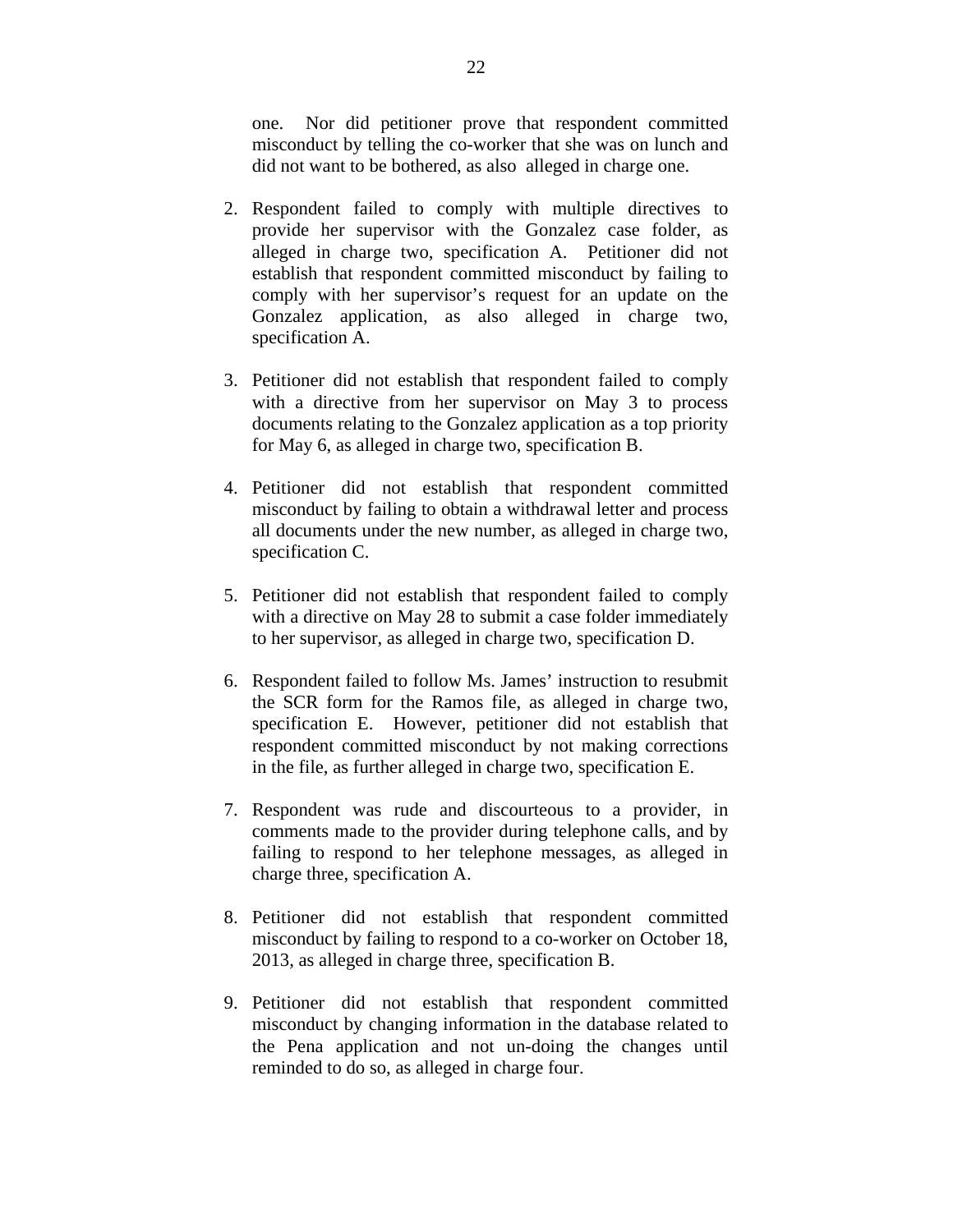### **RECOMMENDATION**

Upon making my findings, I requested an abstract of respondent's personnel file. The information submitted indicated that respondent began her employment as a computer aide in July 2005 and has no history of formal adjudicated discipline. Respondent has received only one written evaluation, for calendar year 2011, which gave her an overall rating of "good."

 Petitioner has requested that respondent be suspended for 30 days without pay (Tr. 9). Respondent asserts that even if the charges are proven, this penalty is excessive and that a more reasonable penalty would be in the range of ten days (Tr. 11).

 I agree that a 30-day penalty is unwarranted, for several reasons. First, many of the charges against respondent were not sustained. In particular, charge two, which alleged that respondent failed to comply with supervisory directives and neglected her duty, was sustained only as to portions of two specifications. Any penalty must take this into account. Second, respondent has been on the job for almost eight years and has no history of prior discipline. Her only written evaluation rated her as good. "It is a well-established principle in employment law that employees should have the benefit of progressive discipline wherever appropriate, to ensure that they have the opportunity to be apprised of the seriousness with which their employer views their misconduct and to give them a chance to correct it." *Dep't of Transportation v. Jackson*, OATH Index No. 299/90 at 12 (Feb. 6, 1990). The theory of progressive discipline is to modify employee behavior through increasing penalties for repeated or similar misconduct. *Dep't of Health & Mental Hygiene v. Dillon,* OATH Index No. 108/14 at 15-16 (Feb. 14, 2014).

 Nevertheless, a significant penalty is called for. For a period of months, respondent was discourteous and unhelpful to a day care provider who did not speak English fluently and needed her assistance. Respondent did not return the provider's telephone calls and made snide and disrespectful comments on the telephone. Respondent was also discourteous to a co-worker by approaching the co-worker in a manner that caused her to back up out of a room and then closing the door in her face. Respondent's desire not to be disturbed during lunch does not justify that behavior. Finally, respondent failed to follow through on several assignments given to her by Ms. James.

 It is difficult to find an analogous case for penalty purposes. Many of the discourtesy cases involve a single charge of discourtesy and generally result in a penalty of about five days. *See, e.g., Dep't of Environmental Protection v. Onibokun*, OATH Index No. 871/07 (Apr. 4, 2007)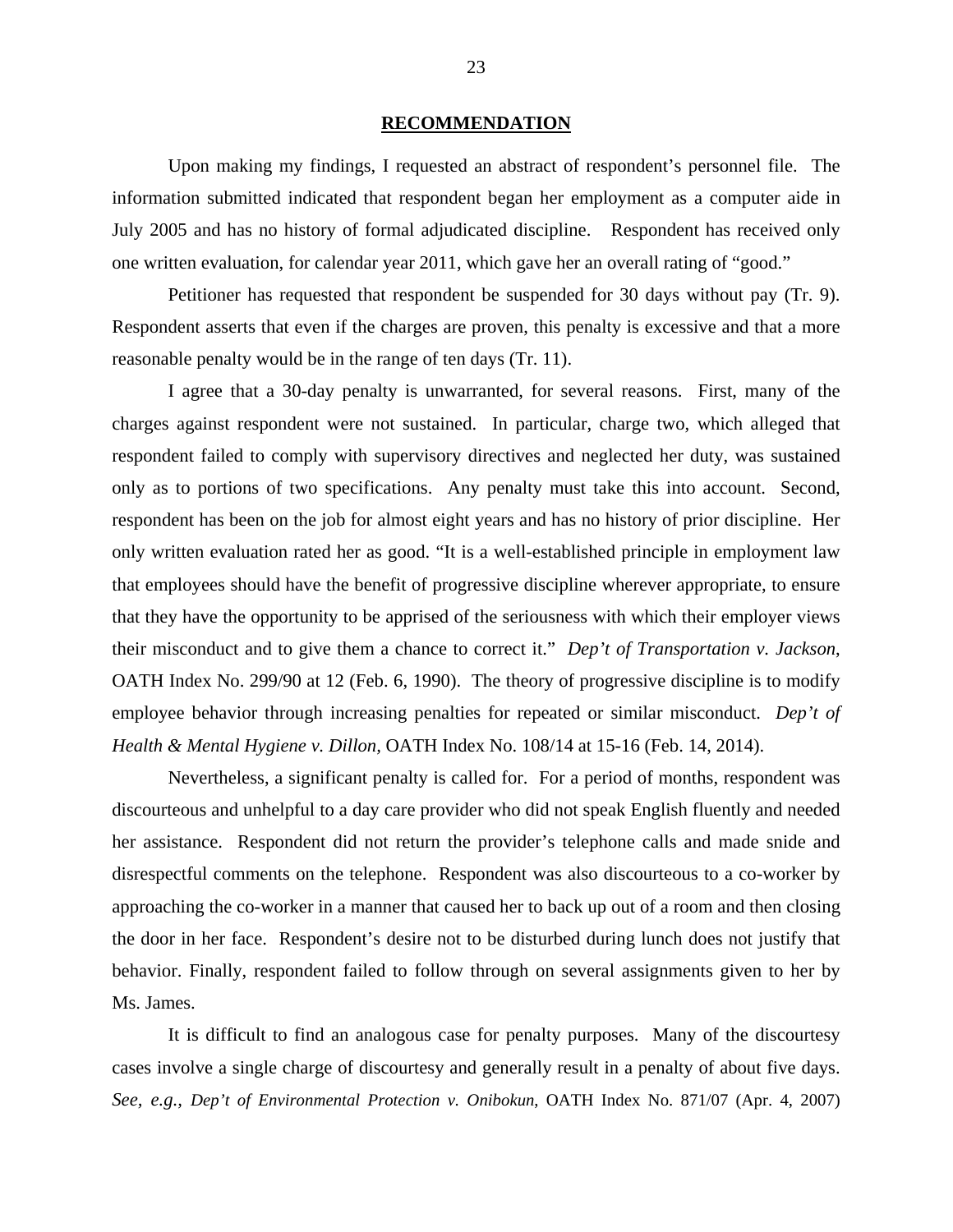(research assistant who yelled at a customer and was insubordinate, suspended for four days); *Dep't of Sanitation v. Bower*, OATH Index No. 2284/04 (May 20, 2005), *aff'd*, NYC Civ. Serv. Comm'n Item No. CD 06-03-SA (Jan. 9, 2006) (five-day suspension for calling civilian a "fucking bitch" after she threatened to report respondent for illegally parking his truck). Here, respondent did not curse at Ms. Cruz nor yell at her, but she did make disrespectful comments and was generally unhelpful.

Along similar lines, the cases which deal with neglect of duty generally involve more egregious neglect of duty or insubordination. *See, e.g., Dillon,* OATH 108/14 (20-day suspension recommended for computer specialist who answered the telephone in a robotic voice, created and abandoned help desk requests, failed to provide complete ticket descriptions, and failed to assign tickets to the proper group); *Law Dep't v. Stanley*, OATH Index No. 1540/05 (June 15, 2005), *aff'd,* NYC Civ. Serv. Comm'n Item No. CD 06-08-SA (Jan. 9, 2006) (15-day suspension for clerk who failed to perform data entry on a contract database for two months, without notifying her supervisors).

Considering the peculiar circumstances of this case, a 12-day penalty seems most appropriate. This takes into account respondent's lack of prior disciplinary history but is substantial enough to place her on notice that her conduct is inappropriate and that she must modify her behavior or risk further discipline. Accordingly, I recommend that respondent be suspended for 12 days.

> Faye Lewis Administrative Law Judge

March 14, 2014

SUBMITTED TO:

**MARY TRAVIS BASSETT, M.D., MPH**  *Commissioner*